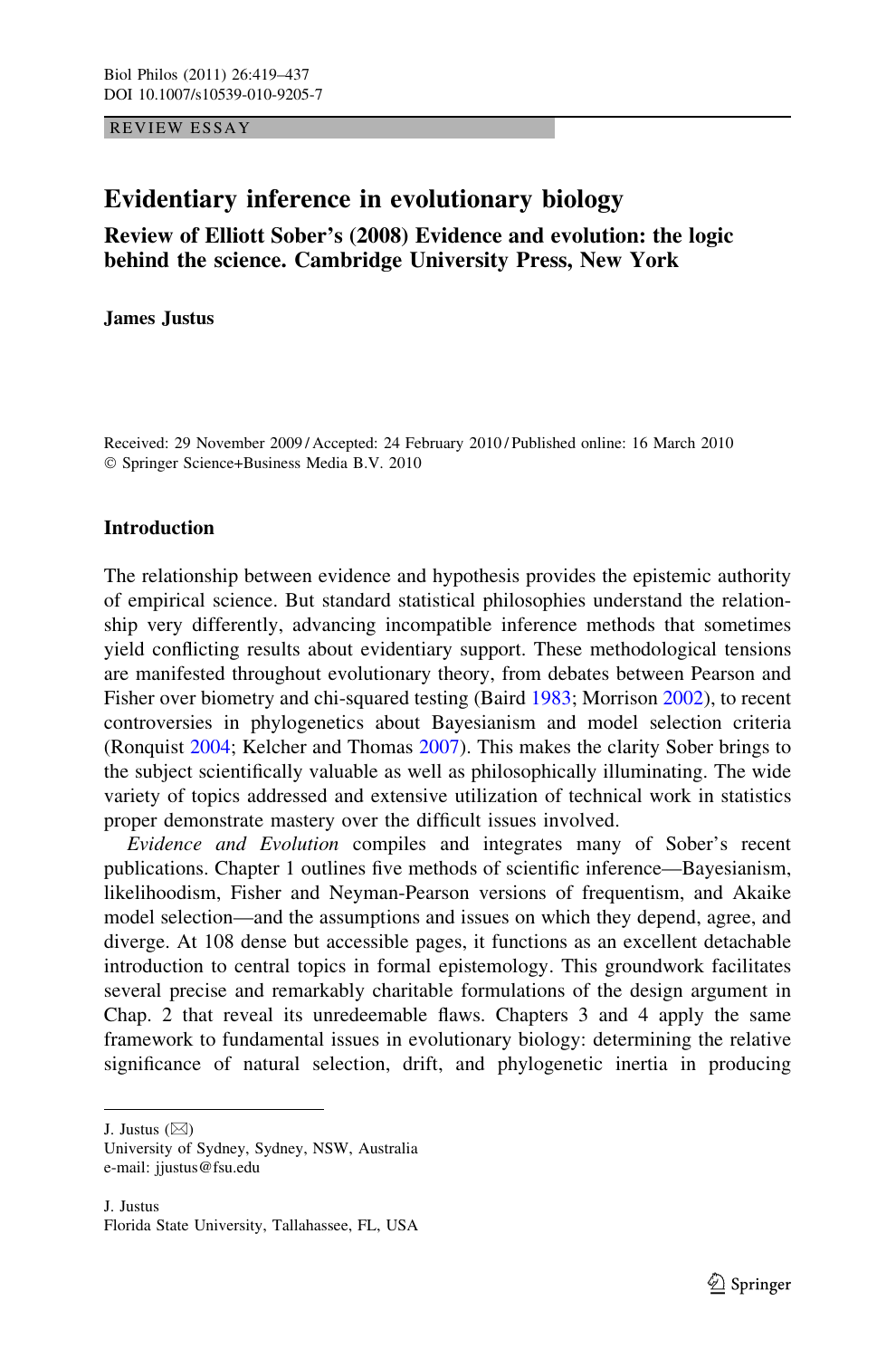organismal traits; testing adaptive hypotheses with correlational and chronological data; assessing the proposed evidence for life's common ancestry; testing different hypotheses about phylogenetic relationships that assume common ancestry; and others. That Evidence and Evolution exhibits the same careful attention to detail, argumentative rigor, and philosophical depth as its published predecessors needs saying only once. Rather than blandly document this fact, I focus primarily on rare points of potential contention.

#### A formal epistemology primer

Disputes about the best basis for scientific inference have long exercised statisticians and philosophers, with biologists and other scientists occasionally joining the fray (e.g., Ellison [2004;](#page-17-0) McCarthy [2007\)](#page-18-0). Chapter 1 appropriately begins with an overview of the concept of evidence and competing theories of inference useful to both biological and philosophical readerships. Conveying rudiments is the goal, not comprehensive exposition or resolution of longstanding disputes (with a few exceptions). Nor is a unified account of scientific inference presented. Sober's view samples across standard statistical philosophies depending on the context, but for principled reasons.

Following Royall [\(1997](#page-18-0)), Sober organizes the book around three important questions posed by evidence:

- (1) What does the evidence say?
- (2) What should you believe?
- (3) What should you do?

Three prominent statistical philosophies are construed as answering each question.

According to Sober, Bayesianism answers (2) with a specific interpretation of Bayes' Theorem:

$$
(BT) \quad p(h|o) = \frac{p(o|h)p(h)}{p(o)},
$$

where h and o represent propositions, and  $p(o) \neq 0$  is assumed. The relationship BT specifies is as uncontroversial as the standard Kolmogorov axioms that entail it. What is much more controversial is the Bayesian interpretation of the probabilities of BT as degrees of belief about a hypothesis  $(h)$  and observation(s)  $(o)$ ; the utilization of BT as a belief-updating mechanism; and, the claim BT provides the best basis for scientific inference. With a specific account of inference and belief change, Bayesianism constitutes a general epistemology of science.

To illustrate the view, consider Sober's example of testing the hypothesis that polar bears' current fur length is an adaptation (A). Suppose several bears are shaved or their fur is supplemented to different lengths. After the initial trauma, physiological properties positively correlated with the bears' fitness are then measured (e.g., body temperature, fertility, hunting efficiency, etc.) on the reasonable assumption that fur length is more likely an adaptation if fitness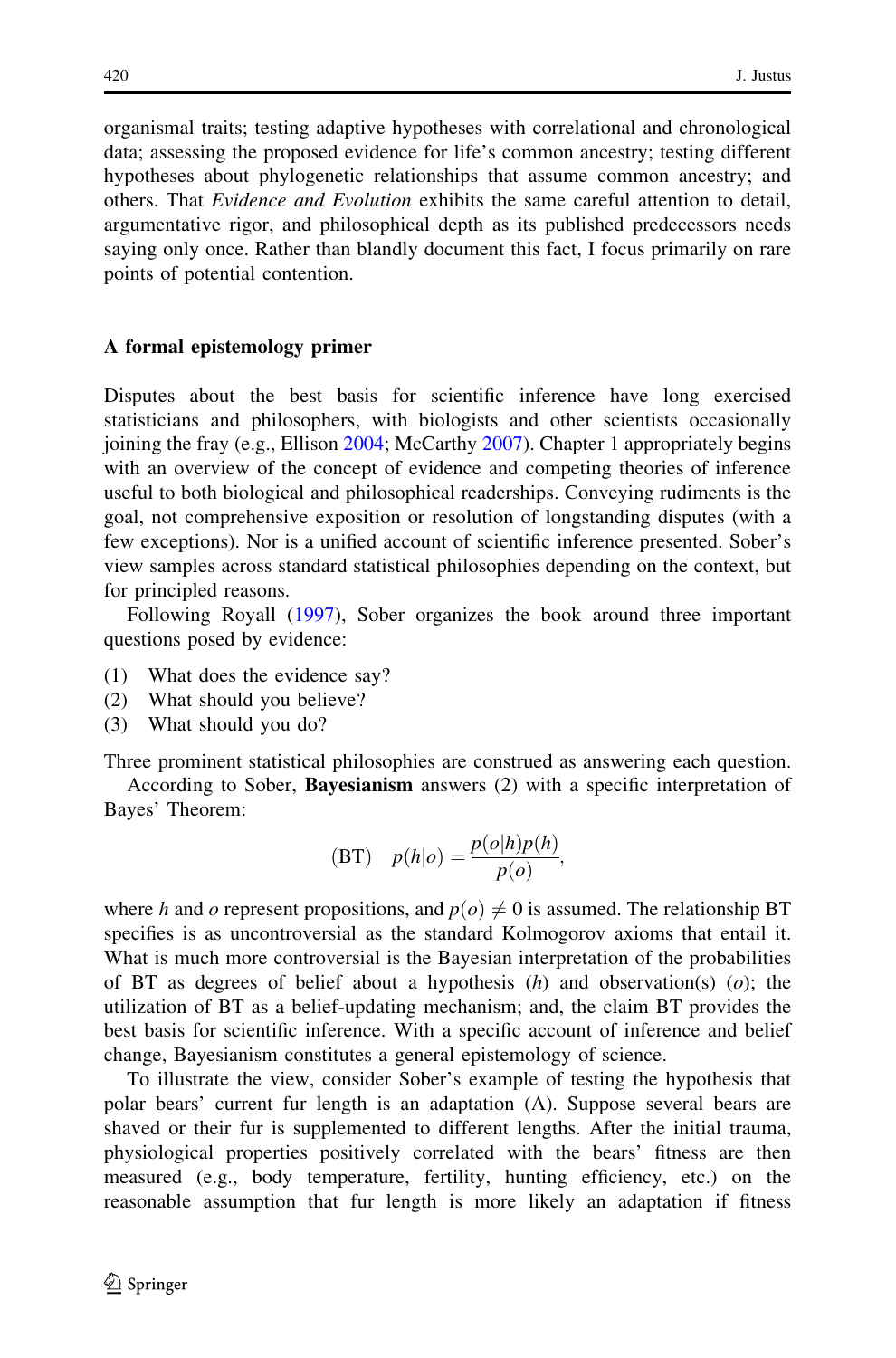depends strongly on it. These measurements are observations  $\sigma$  that potentially bear on A. For Bayesians, determining the probability of A given the observations made, which Sober (8) somewhat unconventionally calls the *posterior probability*  $p(A|o)$ , is the primary goal of scientific inference. This usually requires assessing the terms on the right hand side of BT.  $p(A)$  represents the *prior probability* of A, i.e., the probability current polar bear fur length is an adaptation prior to observing the bears.  $p(o)$  represents the unconditional prior probability of  $o$ , i.e., the probability the measurements would have the value they do before they are performed and independent of what A or other hypotheses say they should be.  $p(o|A)$ , called the likelihood of A, represents the probability of  $o$  given A, i.e., the probability the measurements would have the value they do  $if A$  were true. For the observations in this test, models of processes affecting polar bear fitness and/or their evolutionary history would help specify the likelihood. Developing the models upon which likelihood calculations are based is a primary focus of scientific research. Except perhaps for Bayesian scientists, estimating  $p(o)$  and  $p(A)$  are typically secondary.

These probabilities dictate required degrees of belief about the relevant scientific propositions for Bayesians. Suppose new evidence  $\sigma$  is acquired, such as when the measurements described above are performed. Given the dependencies between A and  $\sigma$  BT stipulates, this evidence might alter the degree of belief about A. A belief updating rule called strict conditionalization specifies how: the new probability of A after learning o,  $p_{new}(A)$ , is its former conditional probability on o, i.e.,  $p_{new}(A) = p(A|o)^{1}$  In this way, Bayesians utilize BT to supply the evidentiary basis for scientific belief and answer (2).

Much more could be said about the basics of Bayesianism, which Sober says deftly, but this exposition motivates his main criticism: the seeming lack of evidentiary grounds for some of its key elements. Consider prior probabilities. Empirically well-confirmed models or frequency data *can* supply defensible priors. For instance, models of mammal evolution or data showing that other mammals' fur length is usually adaptive may provide strong evidence that current polar bear fur length is an adaptation, thereby justifying high priors. The problem is that priors of many scientific claims do not seem to have similar evidentiary bases, particularly for fundamental theories such as the general theory of relativity (GTR), or fundamental hypotheses such as that of life's common evolutionary ancestry (CA). Unlike the polar bear case, it is unclear what models or frequency data could be cited as sources of *evidentiary* support for  $p(GTR)$  or  $p(CA)$ .

In principle, frequency data and/or well-confirmed models could also help in assessing  $p(o)$ , but similar problems occur. For example, Bayesians often invoke the fact that  $p(o) = p(o|h)p(h) + p(o|\neg h)p(\neg h)$  to deflect the problem of estimating  $p(o)$  to the relevant priors and likelihoods. But in addition to priors, evidentiary worries beset likelihoods such as  $p(\theta|\neg h)$  where  $h = GTR$  or CA. Such negative hypotheses, which merely deny well-studied, well-confirmed scientific hypotheses, are called catchalls. Again, the problem is the lack of relevant empirical

<sup>&</sup>lt;sup>1</sup> Strict Bayesian conditionalization requires learning  $o$  with certainty, which is implausible for many types of scientific observations. *Jeffrey conditionalization* allows for belief updating with uncertain observation (Jeffrey [1983](#page-17-0)).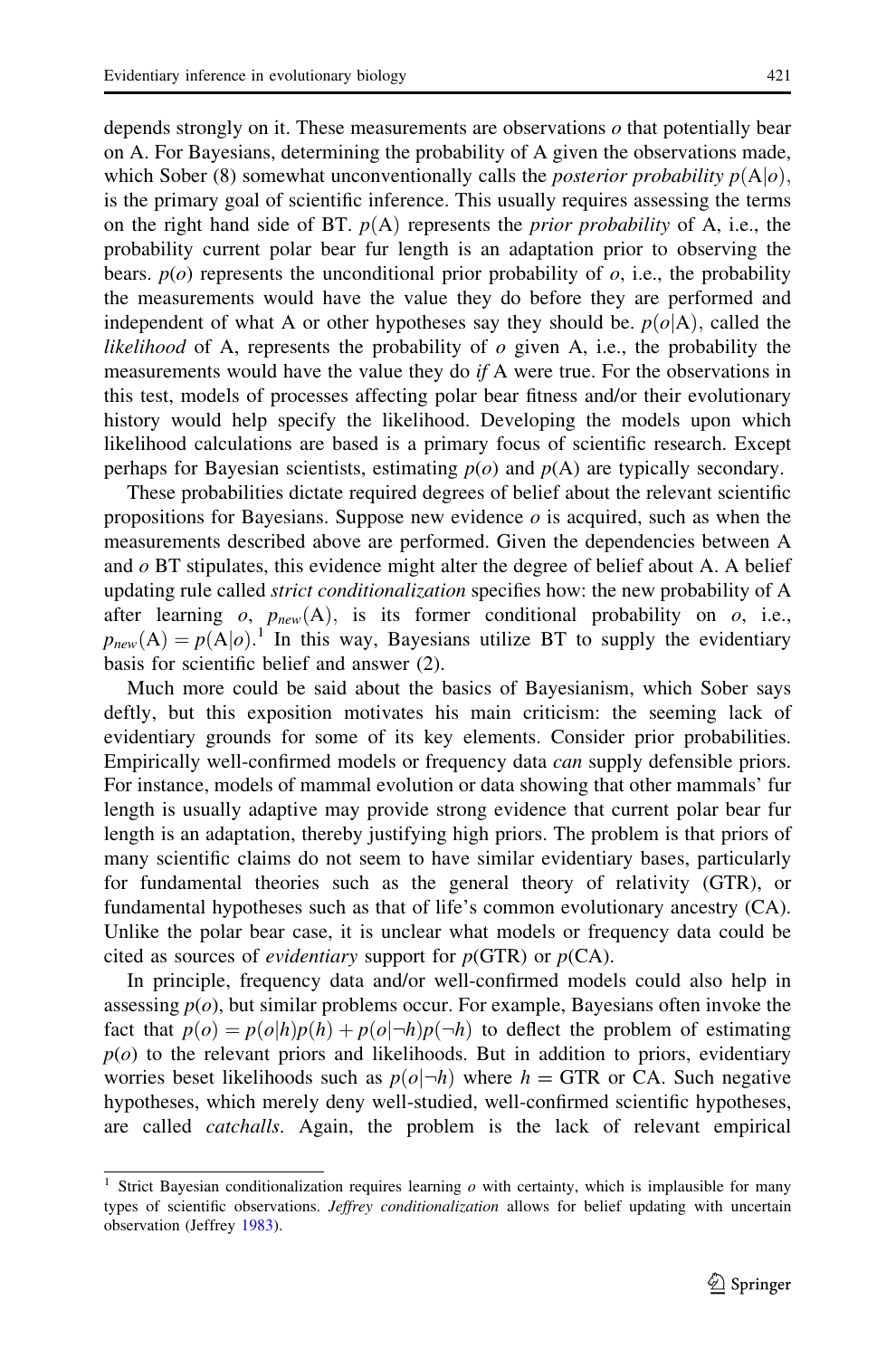information—frequency data or highly confirmed models—by which to evaluate these probabilities.

But this criticism construes Bayesianism's broad tent—46656 distinct versions by Good's [\(1983](#page-17-0)) count—too narrowly. As long as BT's central role in updating belief and inference is respected, Bayesianism permits varying degrees of evidentiary constraint on prior probabilities. Some Bayesians, for example, require their degrees of belief conform strictly to what evidence warrants. Lewis' [\(1986](#page-18-0)) ''Principal Principle'' suggests one way of doing so; Pollock's ([1990\)](#page-18-0) principles of direct inference suggest another. Sober's criticism appropriately targets subjective Bayesians that allow degrees of belief to diverge from evidence, but is misplaced against those that do not.

Where subjective Bayesian ambitions outrun evidentiary considerations, Sober suggests the more modest question (1) is appropriate, and satisfactorily answered by the law of likelihood:

(LL) Observation(s)  $\phi$  supports (favors, confirms)  $h_1$  over  $h_2$  iff  $p(\phi|h_1) > p(\phi|h_2)$ ,

and 
$$
\frac{p(o|h_1)}{p(o|h_2)}
$$
 designates the degree of support.

The inequality specifies a qualitative criterion and the ratio a quantitative measure of evidential support. Likelihoodists champion several features of LL:

- (i) since scientific models typically supply the relevant likelihoods directly, evidential support is usually measured independently of prior and posterior probabilities;
- (ii) relationships (ratios) between likelihoods, not their absolute values, determine degrees of support; and,
- (iii) evidentiary support is *essentially* contrastive: whether  $\sigma$  favors  $h_1$  must be judged against other hypotheses  $(h<sub>2</sub> here)$  that also have definite likelihoods.

Although (i) and (iii) avoid reliance on empirically suspect priors and catchall likelihoods, Sober stresses their legitimacy when appropriately empirically grounded in frequency data or well-confirmed theory. As such, Sober (37) suggests likelihoodism is Bayesianism's tenable core, only diverging when Bayesianism problematically commits to empirically groundless probabilities:

The likelihoodist is happy to assign probabilities to hypotheses when the assignment of values to priors and likelihoods can be justified by appeal to empirical information. Likelihoodism emerges as a statistical philosophy distinct from Bayesianism only when this is not possible.

A mathematical fact Sober (15) cites encourages this view: if  $p(o|h) = p(o|\neg h)$ , then  $p(h|o) = p(h)$ . That is, without a likelihood difference, observations are irrelevant to the posterior probabilities that are Bayesianism's primary focus. Likelihoods therefore represent the only conduit by which observations bear on hypotheses, and likelihoodism thereby seems to constitute Bayesianism's evidentiary basis.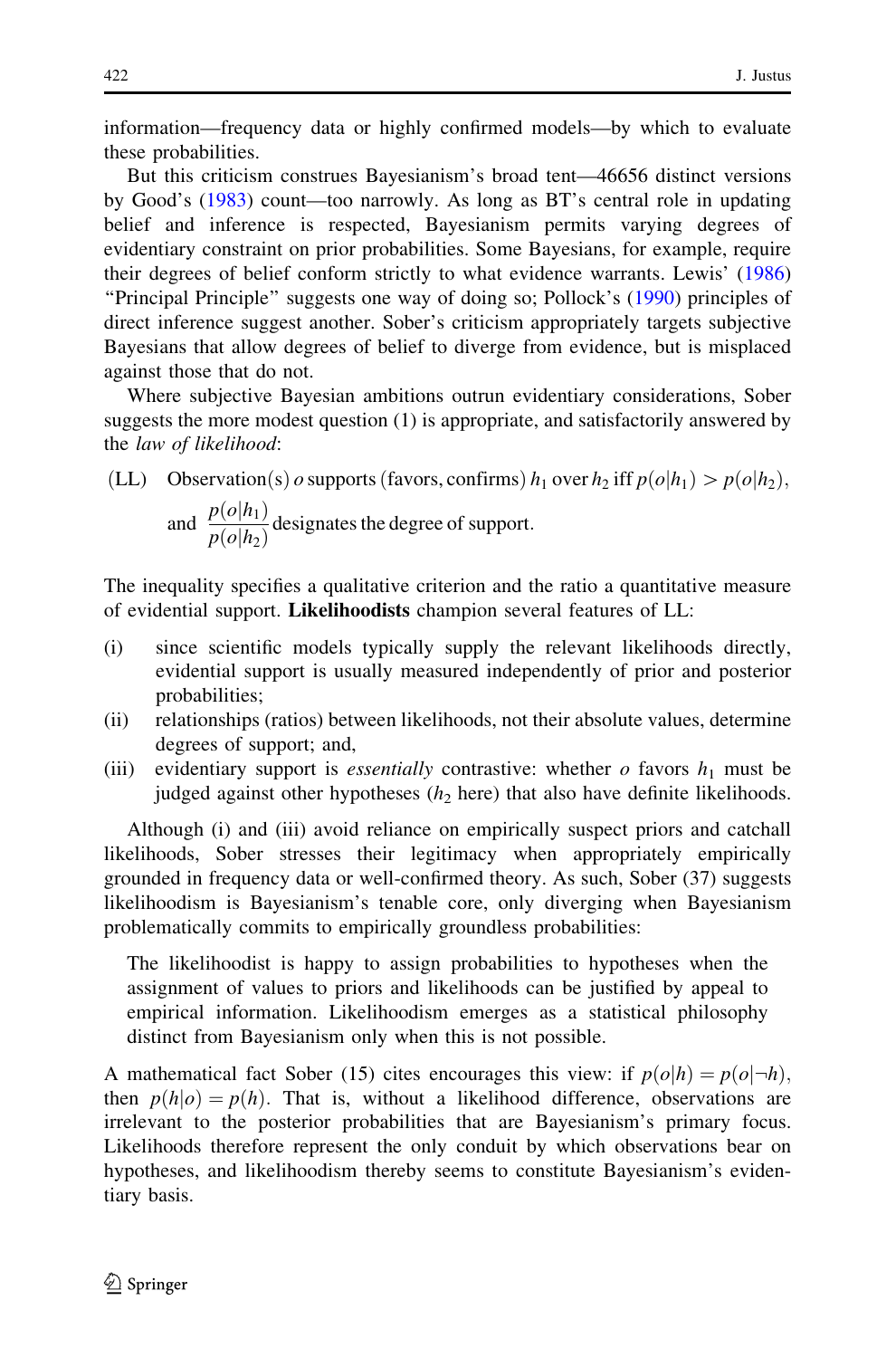This partial reconciliation is tempting, but somewhat overstated. Bayesians defend a measure of evidentiary support distinct from LL:

(BS) observation(s) o supports h iff 
$$
p(h|o) > p(h)
$$
.

The inequality is equivalent to  $p(o|h) > p(o|\neg h)$ , and Sober notes that BS is a special case of LL's qualitative criterion where  $h_2 = \neg h$ . But unlike LL, BS is not essentially contrastive between  $h_1$  and  $h_2$  when  $h_2 \neq \neg h_1$ . Consider the bear measurements from above. To assess their empirical support for the hypothesis fur length is an adaptation (A) versus a product of pure drift (PD), LL counsels directly comparing their likelihoods with  $\frac{p(o|h_1)}{p(o|h_2)}$ . In contrast, Bayesians need two steps. First, the evidentiary support of  $\sigma$  for A and PD must be individually assessed with whatever *quantitative* measure of Bayesian support satisfying BS is employed (see below). Then, the degree of evidentiary support in each case must be compared. Contrastive evidentiary support is therefore derivative on the non-contrastive concept for Bayesianism, whereas it is primitive for likelihoodism.

Besides this conceptual contrast, there are quantitative Bayesian support measures (which Sober [16] describes) incompatible with LL, such as the difference measure,  $p(h|o) - p(h)$ , and likelihood ratio measure,  $\frac{p(o|h)}{p(o|h)}$  (see also Fitelson [2007\)](#page-17-0). When the priors and catchalls involved in these measures are empirically defensible, which likelihoodists demand, they often yield assessments of evidentiary support conflicting with LL. This, and whether evidentiary support is essentially contrastive, constitute fundamental differences between likelihoodism and Baye-sianism, and show that Royall's ([1997\)](#page-18-0) questions inadequately distinguish these statistical philosophies. Bayesians are ambitious. They endeavor to determine what one should believe (2) and what evidence says (1). Fortunately, the cogency of Sober's evidence-based case for likelihoodism depends little on deciding which account of evidentiary support is best in these empirically tractable circumstances. But it does require a response to serious criticisms of the contrastive view of evidentiary support central to likelihoodism. It seems novel, competitor-less scientific theories are sometimes strongly confirmed simply because they account for previously unimaginable or poorly understood phenomena. The mass-energy relationship within relativistic physics is a candidate example (see Hellman [1999;](#page-17-0) Colyvan [1999](#page-17-0)). Such non-contrastive cases of evidentiary support constitute plausible counterexamples to likelihoodism. Sober leaves this important challenge unaddressed.

Sober's advocacy of likelihoodism ends with its general refusal to evaluate composite hypotheses. A simple hypothesis stipulates a single probability or probability distribution for whatever is being hypothesized about. For example, the hypothesis a coin is fair holds for exactly one probability,  $p(\text{heads}) = 0.5$ , and is therefore simple. Composite hypotheses, however, delimit families of such probabilities. The hypothesis a coin is biased, for example, holds for several probabilities of heads (all those  $\neq$  0.5) and is therefore composite. If a composite hypothesis contains adjustable parameters—for example, if a linear relationship between two quantities is postulated but slope and intercept are unspecified—it is called a model. Models are therefore (infinite) disjunctions of simple hypotheses.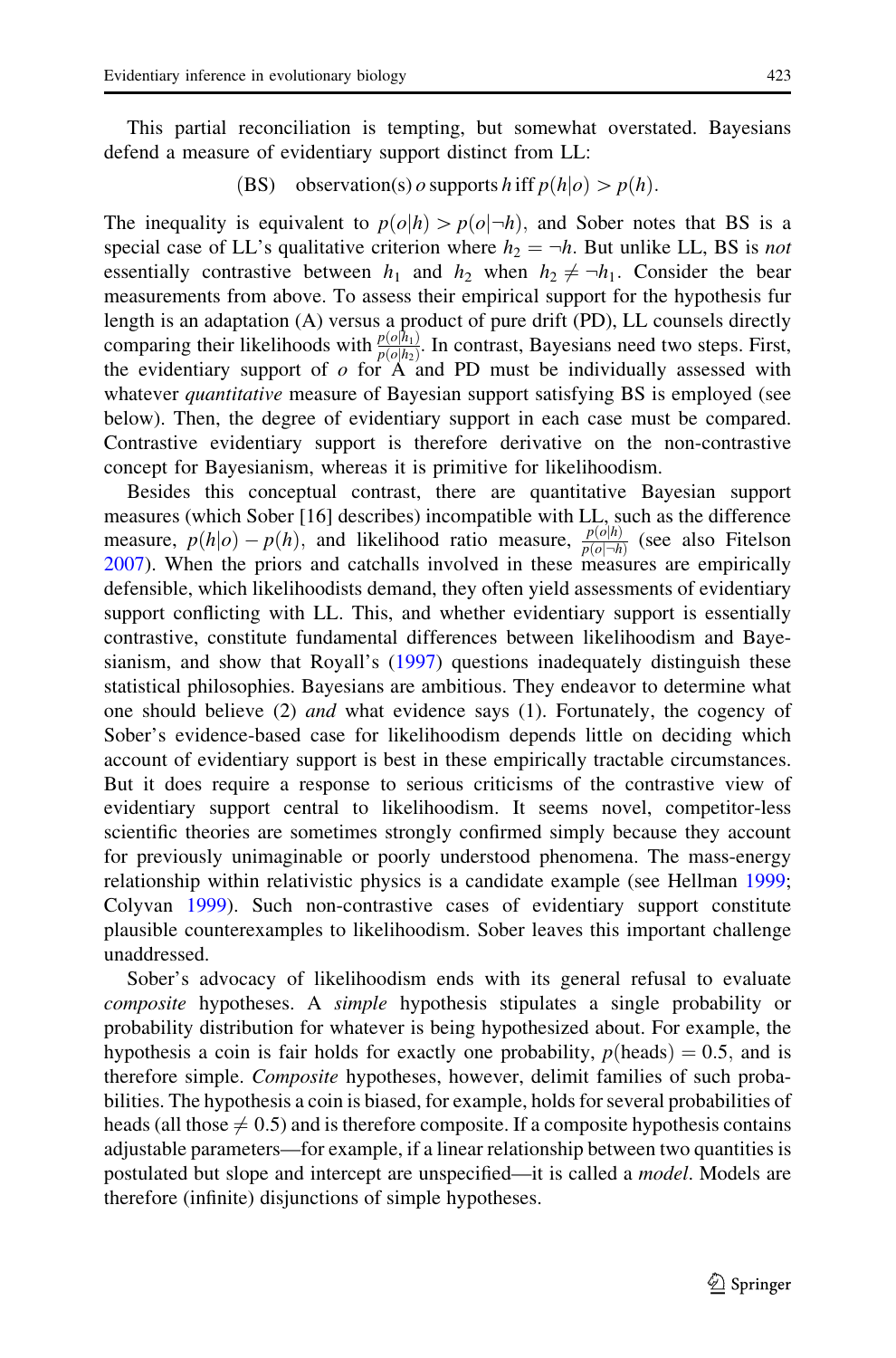If tests like the polar bear experiment uncover fitness differences, biologists often believe this supports the composite hypothesis that natural selection produced the trait. The hypothesis is composite (and a model) because differences of any magnitude indicate the influence of selection pressure (disregarding measurement errors). The drift hypothesis, however, typically requires trait differences exhibit precisely 0 differential fitness, i.e., different fur lengths are equally fit.

The problem for likelihoodism is that composite hypotheses alone do not confer definite probabilities on specific observations, i.e., they do not provide likelihoods. Without further information, a coin being biased makes no probabilistic prediction about, say, five consecutive heads. The simple hypothesis  $p$ (heads) = 0.5 predicts it with precise probability  $(0.5)^5$ . For this reason, likelihoodists generally decline to evaluate models. But as the bear experiment and publications in evolutionary biology indicate, testing models is a core objective of the science. Likelihoodism's modesty is therefore excessive. Frequentists (and Bayesians) have no such qualms.

Frequentism unifies a motley collection of methods—Neyman-Pearson hypothesis testing, Fisherian significance testing, maximum likelihood estimation, Akaike model selection, etc.—around an epistemological view about sound scientific inference. Within Sober's question-based classification, these methods determine what should be done (question [3]) by focusing on their frequencies of favorable versus unfavorable outcomes when repeatedly applied (e.g., accurate vs. erroneous hypothesis evaluation). Sober describes many commonly cited difficulties with frequentist methods that cannot be recounted here: reliance on problematic formulations of probabilistic modus tollens (Royall [1997,](#page-18-0) Ch. 3); violation of the principle of total evidence (Howson and Urbach [1993,](#page-17-0) Ch. 8); dependence on (i) the (seemingly arbitrary) selection of what hypotheses are considered ''null'' and, (ii) what experimental stopping rule is in a researcher's head, which seems irrelevant to evidentiary considerations (Howson and Urbach [1993,](#page-17-0) Chap. 9).

Sober's assessment of frequentism turns from critical to favorable for a particular model selection method based on Akaike's theorem (Akaike [1973](#page-17-0)). Here's the idea (see also Kieseppä [2001](#page-17-0)). Consider datasets of paired points  $\{(x_i, y_i) : i = 1, \ldots, n\}$ representing repeated sets of measurements of two quantities (e.g., fur length and fertility). The quantities are assumed to exhibit some (unknown) relationship. The objective is to order a set (M) of candidate models  $\{M_1, \ldots, M_n\}$  based on their expected ability to predict future data generated by the underlying relationship. For example, two simple models of such a relationship are LIN, which postulates a linear relationship  $(y = a + bx)$  involving two adjustable parameters (a and b), and PAR, which postulates a parabolic relationship  $(y = d + ex + fx^2)$  involving three  $(d, e, \text{ and } f).$ 

An *estimator* of the predictive accuracy of a model M is *unbiased* if its expected value over indefinitely many datasets is M's true predictive accuracy. Given several assumptions (see below), Akaike proved:

 $(AT)$  ln $\{p[data|L(M)]\} - k$  is an unbiased estimator of the predictive accuracy of model M: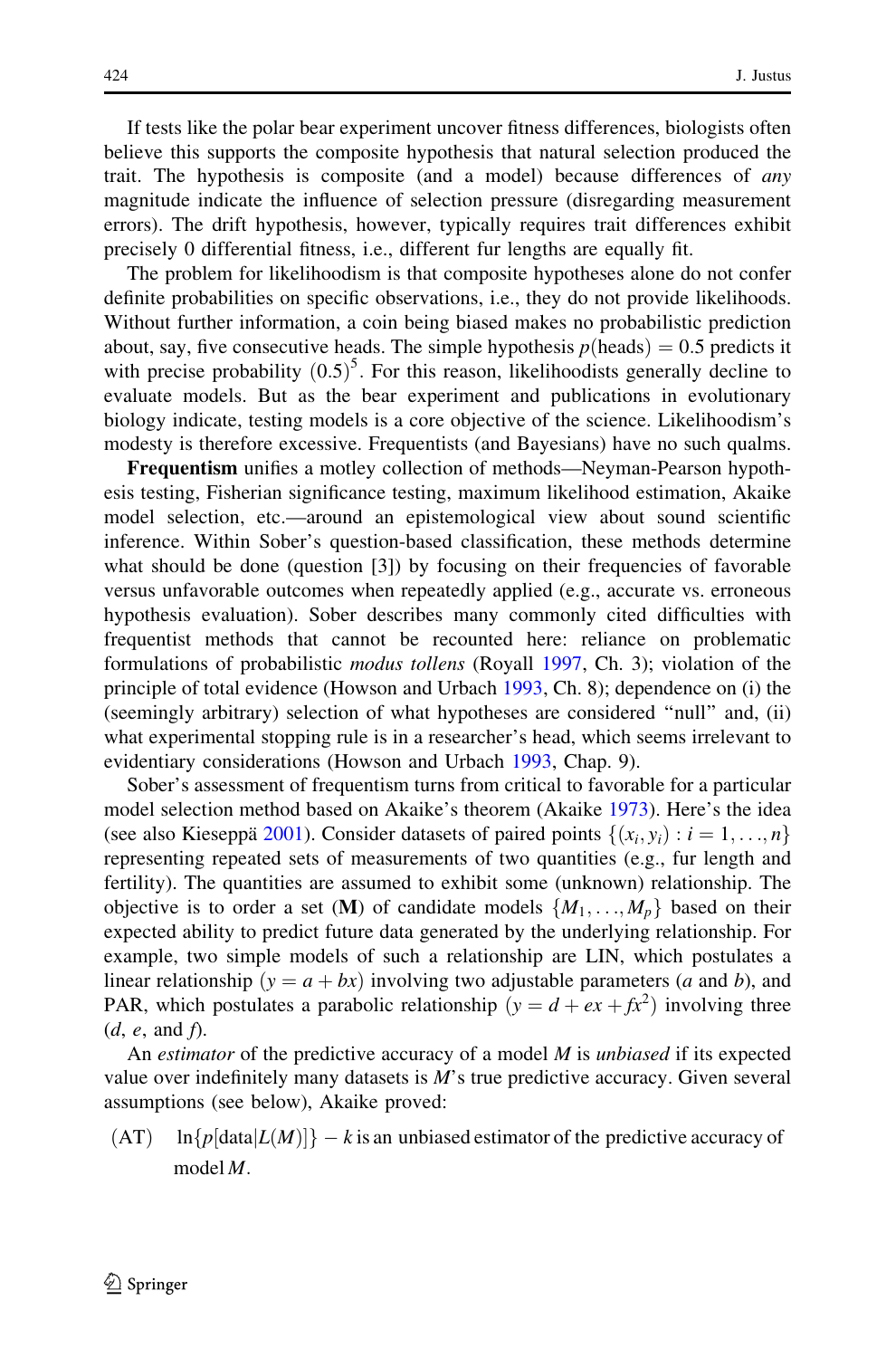$\ln\{p | \text{data}|L(M)|\} - k$  is called the Akaike information criterion (AIC) score for M. AT requires the datasets against which predictive accuracy is assessed contain the same number of datapoints. Formulating AIC as a per datum quantity circumvents this restriction (Sober 85).

AIC scores impose a ranking on M: higher scores indicate models' higher (estimated) predictive accuracy. The score has two components. k represents the number of adjustable parameters, so AIC's second term penalizes this type of model complexity. PAR, for instance, is penalized more than LIN. More parameters yield greater penalties, but also enhance the ability to fit data, which the first AIC term measures.  $L(M)$  is the best fit member of  $M$ , called its maximum likelihood estimate hypothesis. Fitted members of  $M$  such as  $L(M)$  are also sometimes called *curves* and AIC assesses a model's fit-to-data by how well its maximum likelihood curve fits the data, as gauged by the log-likelihood  $\ln\{p[\text{data}|L(M)]\}$ . In this way AIC balances fit-to-data against model complexity relative to the goal of maximizing expected predictive accuracy.<sup>2</sup> AIC favors LIN over PAR on simplicity grounds, but favors PAR over LIN on fit-to-data grounds. Their overall AIC score takes both desiderata into account and induces an ordering of LIN and PAR. Bayesians approach model evaluation very differently. They assess a model's fit not in terms of its maximum likelihood curve, but rather by the average fit of the curves comprising the model.

Akaike's theorem is impressive. The true underlying relationship required to assess predictive accuracy directly is usually unknown. But *seemingly* without any knowledge about that relationship, AT shows a model's future predictive accuracy can be estimated from its current fit-to-data and number of adjustable parameters. In this sense, Forster and Sober ([1994](#page-17-0)) claim that AT makes predictive accuracy "epistemically accessible." In addition, partly by focusing on evaluating models rather than simple hypotheses, AIC avoids many difficulties with other frequentist methods, such as requiring one hypothesis be ''null.'' Unlike some frequentist methods (e.g., Fisherian significance testing), AIC is also essentially contrastive: what matters is how AIC scores compare among candidate models in **M**, not their absolute values.

These advantages must be weighed against AT's limitations. Sober (87) describes three presuppositions of AT:

- (i) repeated estimation of each model parameter forms a normal distribution (normality of measurement error);
- (ii) the underlying unknown relationship being investigated does not change across datasets; and,
- (iii) new data against which predictive accuracy is assessed are generated using the same overall process (experimental design, sampling procedure, etc.) from the same distribution of values as the original data. For example, if the initial fur length–fitness data was randomly sampled from just the 10–50 cm range, future data must also come from this range using random sampling.

<sup>&</sup>lt;sup>2</sup> More precisely, AIC estimates the Kullback–Leibler discrepancy between  $L(M)$  and the true curve representing the unknown relationship (see Burham and Anderson [2002](#page-17-0), Chap. 2).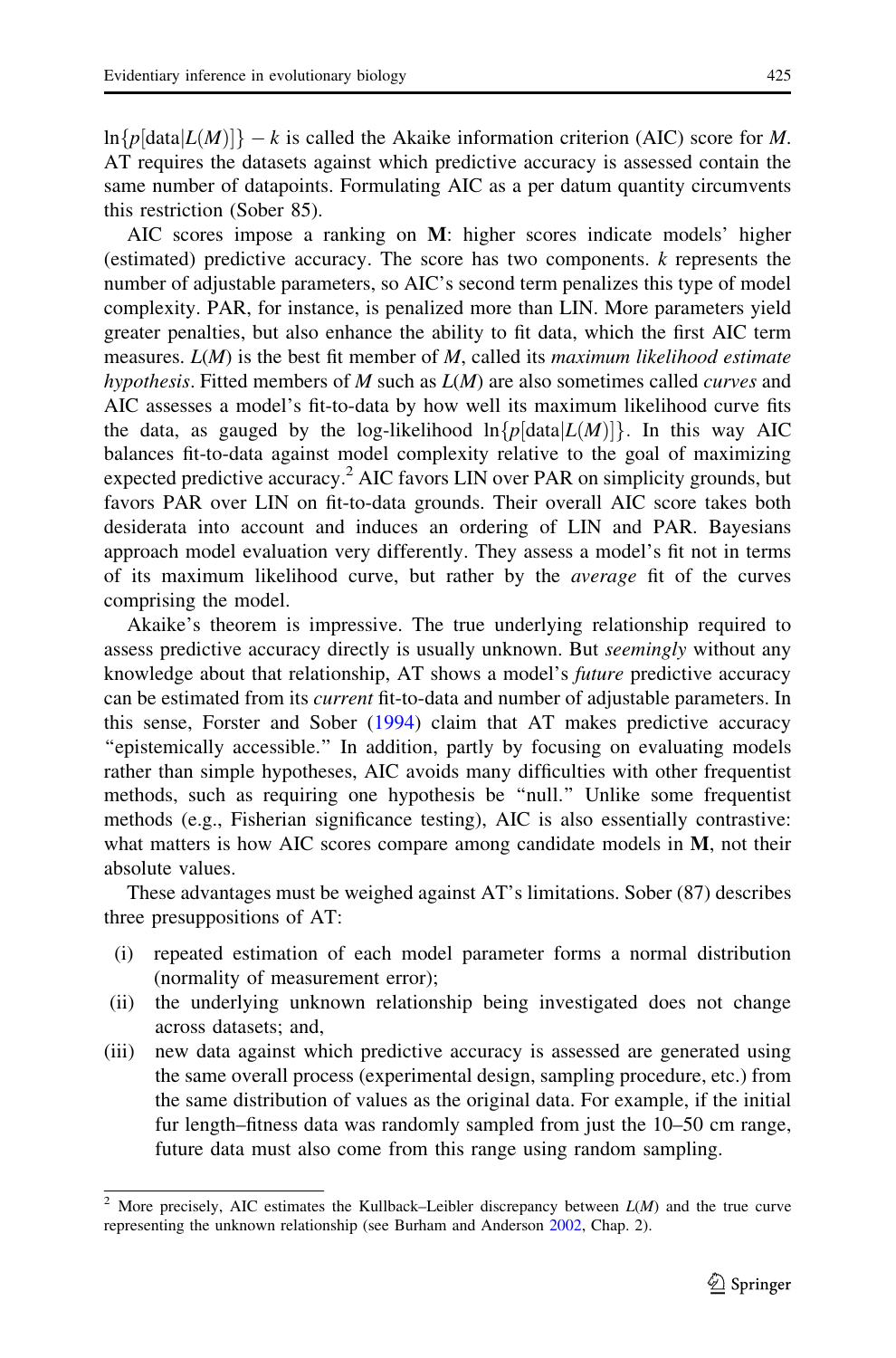(i) and (ii) are relatively unproblematic assumptions made throughout statistics. (iii), however, restricts AIC to evaluating interpolative predictive accuracy (Forster [2000\)](#page-17-0); *extrapolative* predictive accuracy falls outside AT's scope. This constitutes a serious limitation because extrapolation is as, or more, important to scientific inference than interpolation. Extrapolation underlies, for example, revered cases of significant scientific progress involving novel predictions. Myrvold and Harper [\(2002](#page-18-0)) argue Newton's derivation of a gravitational inverse-square law from information on planetary orbits is such an example. If these kinds of inferences permeate science and in fact facilitate its most important theoretical advances, as seems plausible, AIC fails to capture the indispensable nucleus of scientific inference.

This shortcoming prompts doubt about whether the balance between simplicity and fit-to-data AT brokers provides much support for general philosophical conclusions about science, such as that it ''breathes new life into'' (97) or, stronger, "makes plausible" (98), the epistemic instrumentalist view that "the goal of scientific inference is to find theories that make accurate predictions, not to find theories that are true'' (Sober 97; emphasis added). Perhaps it can be agreed that the existence of a specific formal result about interpolative predictive accuracy such as AT somehow revitalizes, or even makes *more* plausible, instrumentalism about model-based scientific inference. But the restriction to interpolation, that there are many other estimators of predictive accuracy besides Kullback–Leibler discrepancy (Zucchini [2000\)](#page-18-0), and the fact that numerous other inference methods are utilized within science warrants serious doubt about any stronger claim. As Sober notes, other model selection criteria that similarly balance model simplicity and fit-to-data have objectives other than predictive accuracy that are associated with noninstrumentalist views of scientific inference, such as scientific realists' attempt to maximize expected posterior probability with the Bayesian information criterion BIC (Schwartz [1978](#page-18-0)). Yet these criteria seem to serve the same function for noninstrumentalist philosophical views as AIC does for instrumentalism. Why AIC accrues more philosophical weight than other criteria is unclear.

Even when interpolative predictive accuracy is the goal, other limitations revealed within the cottage industry catalyzed by Forster and Sober's [\(1994](#page-17-0)) seminal paper deepen reservations about the AIC-based case for instrumentalism (e.g., Kieseppa  $2001$ ; Myrvold and Harper  $2002$ ; Dowe et al.  $2007$ ). For instance, that a model's true predictive accuracy is the mean of its estimated AIC scores over indefinitely many datasets (i.e., AIC is an *unbiased estimator*) is consistent with very large estimate variance (Sober 86–87). That is, estimates for particular datasets may differ significantly from true predictive accuracy. But slightly biased very low variance estimators provide more reliable inferences than high variance unbiased estimators for the *finite* numbers of datasets studied within science, so merely being unbiased does little to establish AIC is best among, or even competitive against, alternative inference methods (Myrvold and Harper [2002](#page-18-0)).

If AIC's variance were minimal or typically smaller than alternative methods for most important inference problems in science, this would buttress its support for instrumentalism about model-based inference. Although this remains an open question, several studies show AIC is inapplicable for a wide-variety of statistical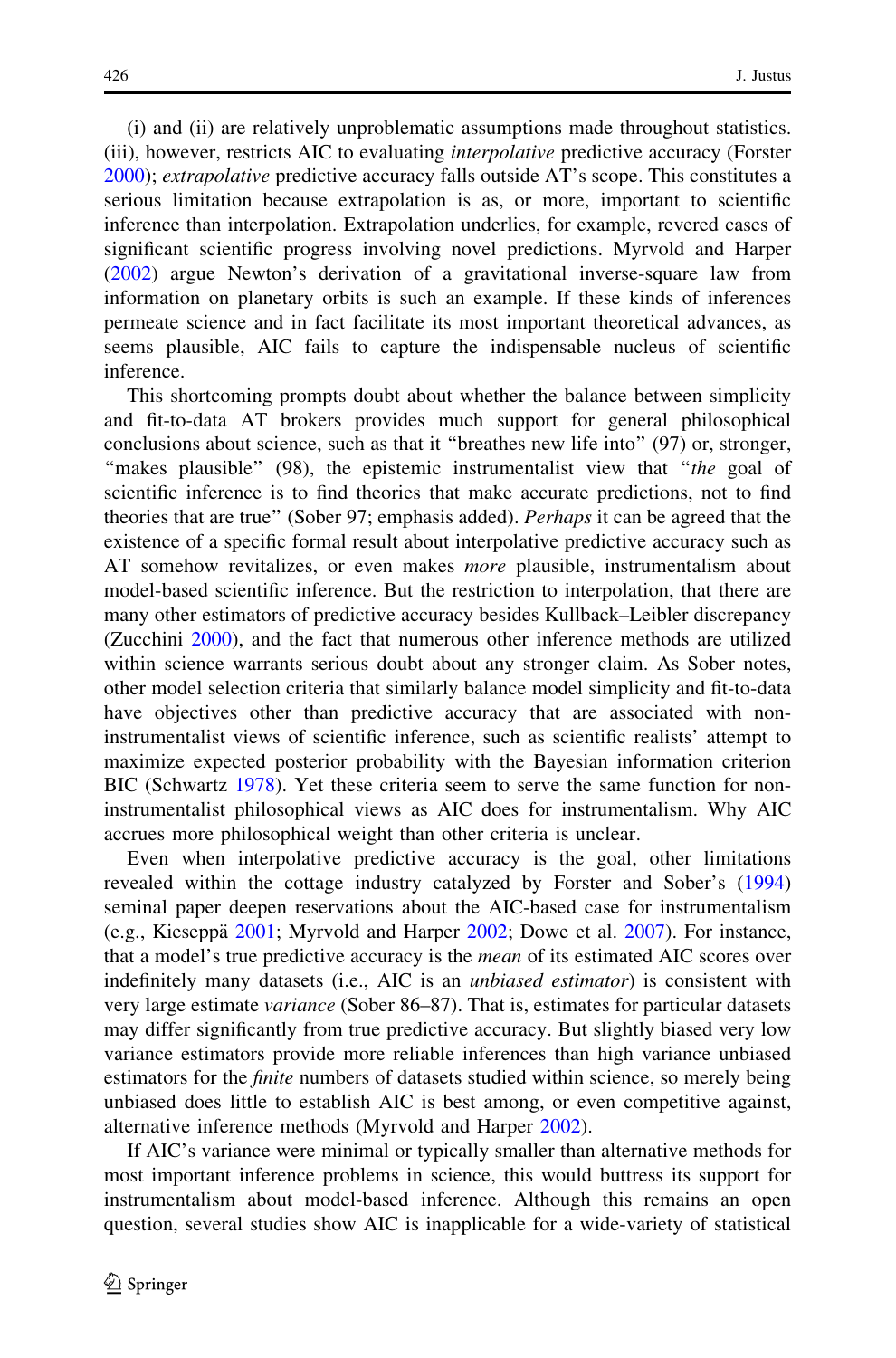inference problems, more biased for finite numbers of datasets, or outperformed on predictive accuracy by other model selection criteria (see Boik [2004](#page-17-0); Dowe et al.  $2007$ ). Part of the problem is that AIC is only an unbiased estimator if the true underlying relationship is a member of one of the models being analyzed. AT therefore requires some knowledge of the true relationship, specifically, that it is included in at least one of the models being considered. Sober (92) criticizes BIC for a similar assumption, but AIC is in the same boat. How the set of candidate models M should be selected, about which AT provides no guidance (Kieseppa  $2001$ ), is therefore crucial to AIC's performance as a predictive accuracy estimator.

Admittedly, a glaring liability besets many of these criticisms. They often rely on Bayesian model-selection criteria that require prior probability distributions over the infinite disjunctions of curves comprising the models analyzed. Sober disparages the empirical credentials of such distributions (see above) but the superior performance of these criteria in some contexts makes a tradeoff—rather than outright anti-Bayesian verdict—appear attractive: empirically suspect priors versus poorer predictive performance. If maximizing predictive accuracy is the primary objective of science, perhaps evaluating these priors and the posterior probabilities of hypotheses is necessary. The tradeoff is especially tempting if criteria other than AIC, such as BIC or the minimum message length criterion Dowe et al. [\(2007](#page-17-0)) analyze, were minimum variance estimators in a wide variety of inference problems, though Forster and Sober [\(forthcoming\)](#page-17-0) argue AIC estimates interpolative predictive accuracy with lower expected error than BIC. The AIC-based case for instrumentalism critically depends on this issue, but it is far from resolved.

#### Testability and design

Having defended likelihoodism for simple hypotheses and AIC for models, Chap. 2 utilizes both to formulate and then dismantle various design arguments. Chapter 1 indicates why Bayesian formulations of such arguments are unhelpful: they require prior probabilities for which no empirical information or otherwise defensible evidentiary basis exists. Likelihoods provide a better framework.

Sober rejects two diagnoses of design arguments common among biologists:

- (i) the observed adaptedness of organisms  $(O)$  makes the intelligent design  $(ID)$ hypothesis more likely than the hypothesis random chance (C) produced it,  $p(\theta|ID) \gg p(\theta|C)$ , but Darwinian evolutionary theory (*DE*) is much more likely than ID,  $p(O|DE) \gg p(O|ID)$  (e.g., Coyne [2009\)](#page-17-0);
- (ii) the ''no-designer-worth-his-salt'' objection: apparently maladaptive or poorly adapted organismal features, such as the Panda's thumb or choke-prone structure of the human throat, demonstrate that  $p(\text{O}|DE) \gg p(\text{O}|ID)$  (e.g., Gould [1980](#page-17-0)).

(i) concedes Paley's original design argument, pre Darwinian theory, was correct, which Sober rejects. That God would not create adaptively suboptimal traits is a suppressed premise of (ii) that creationists legitimately contest, typically by spinning some yarn about God's covert plan for these traits. Sober (128) rightly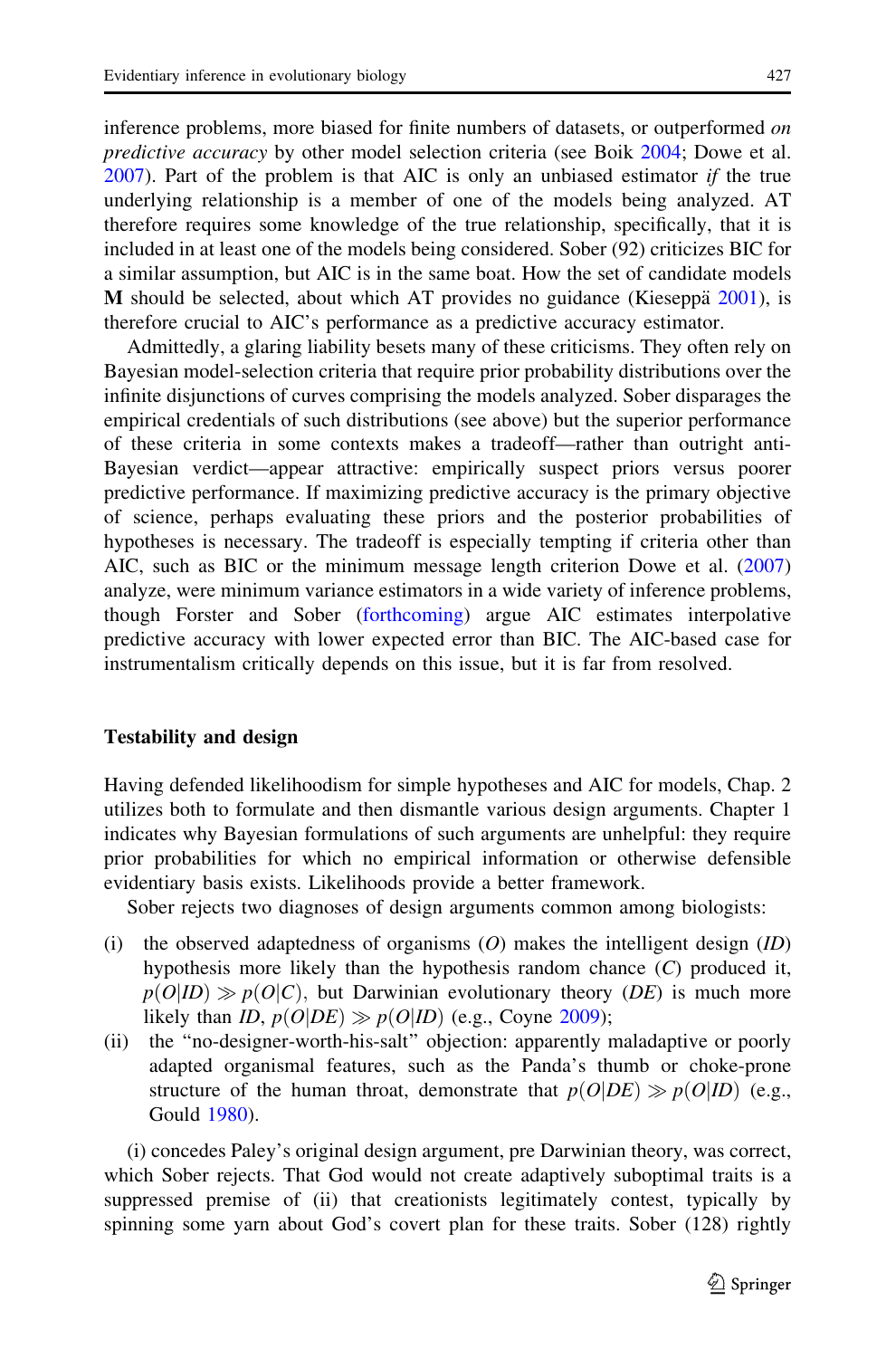stresses that *independent evidence* of a (the?) creator's goals and abilities is needed, rather than mere *suppositions* about designer psychology (see also Kitcher [1983](#page-18-0), Ch. 2).

The traditional God concept is not Sober's target, but (ii) does seem effective against it. If God must be omnibenevolent, omniscient, and omnipotent, such an entity would deplore the undeserved disutility many maladaptive traits produce and would have the foresight and power to change things accordingly. It seems utterly implausible, for instance, that an omnibenevolent entity with the power and knowledge to prevent it could condone several hundred children annually choking to death or several thousand life-threatening abdominal pregnancies in the US alone (Atrash et al. [1987](#page-17-0)), easily avoided by restructuring throat physiology or bridging the small ovary–Fallopian tube gap (Coyne [2009](#page-17-0)). In effect, such traits license applying problem-of-evil considerations to questions of organismal design (contra Sober 167). If traditional theistic assumptions about God's nature are immutable, maladaptive traits do make ID highly unlikely.

Sober, like Hume, believes Paley's original design argument was flawed. Formulated with likelihoods, two valid, structurally similar design arguments focused on eyes and watches, respectively, reveal the difficulty (see Sober 141). For Sober, the similarity is misleading because both arguments require missing premises, only one of which is defensible. The watch argument's missing premise concerns the putative designer's desire-ability profile:

 $(A<sub>favorable</sub>)$  if an intelligent designer made watches, it would have wanted (above all) and been *able* to give them features  $G_1, G_2, \ldots, G_n$ ;

where  $G_1, G_2, \ldots, G_n$  are watch features taken to evidence design.  $(A_{\text{favorable}})$  preserves the argument's soundness, but a different profile does not:

 $(A_{unfavorable})$  if an intelligent designer made watches, it would have wanted (above all) and been able to *prevent* them having features  $G_1, G_2, \ldots, G_n$ .

If  $(A_{unfavorable})$  is true, the likelihood an intelligent designer created the watch is zero, so ensuring soundness requires a reason to reject  $(A_{unfavorable})$ . Fortunately for the watch argument, plenty of inductive evidence exists—e.g., intentions of actual human watchmakers and their known construction of watches—to support  $(A_{\text{favorable}})$  and deny  $(A_{\text{unfavorable}})$ . Unfortunately for the eye design argument, nothing analogous ensures soundness. Assumptions about designer psychology often simply beg the existence question, as theological theorizing about God's nature based on biblical exegesis typically does. Unfailingly, such assumptions are empirically untestable: no non-question begging measurement procedure or otherwise defensible method for determining the designer's abilities and wishes is ever given. But absent independently warranted claims about creative intentions, i.e., claims justified without assuming a creator(s) exists, the eye design argument is unsound.

This kind of criticism has been developed elsewhere, but usually without the formal sophistication (and charity) Sober deploys. Its core is the untestability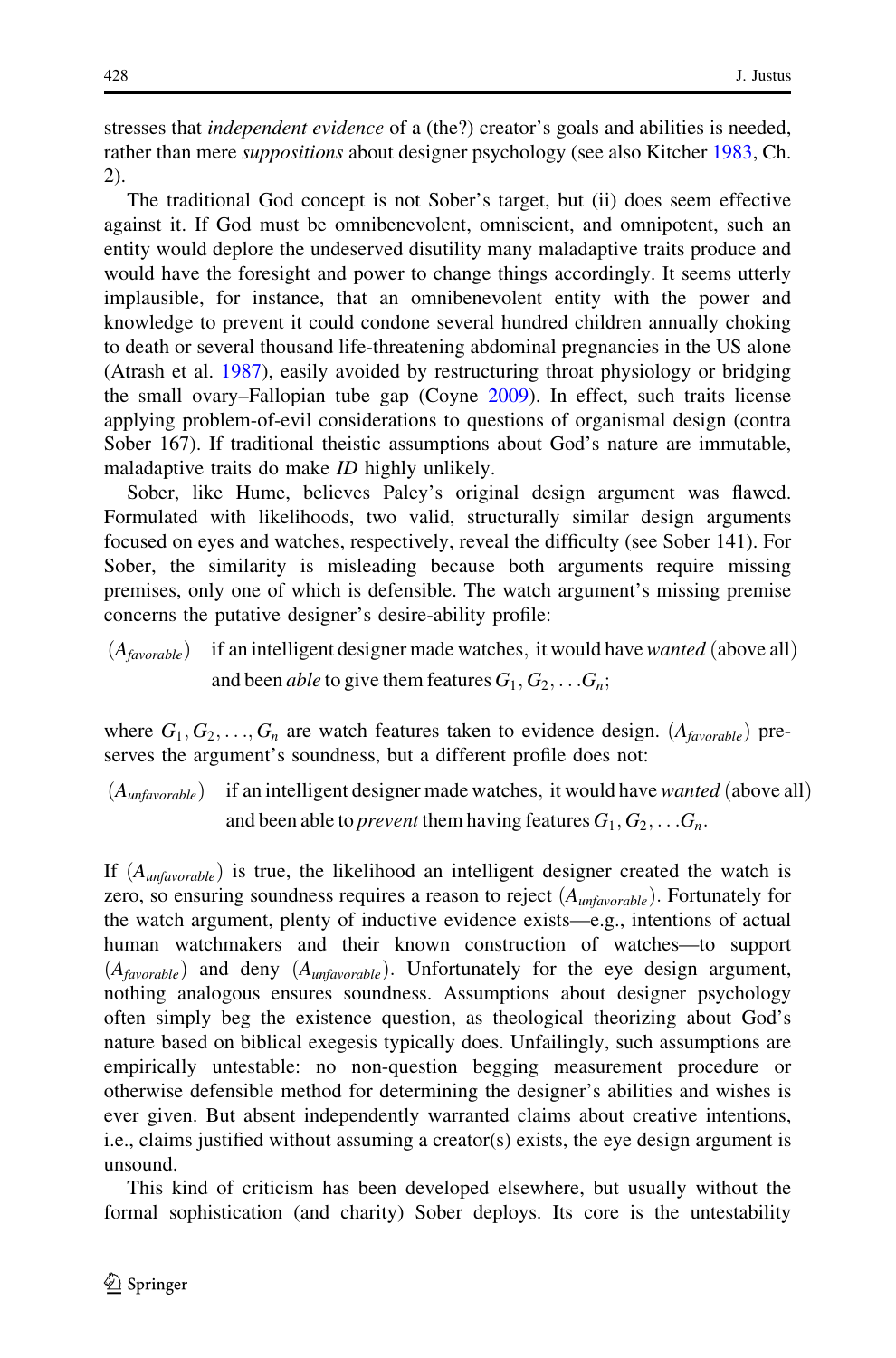charge. The charge is well-founded against the design argument, but the modality of 'testable' leaves room for philosophical stratagem, no matter how desperate and unmotivated. Logical empiricists attempted to circumvent this muddle by devising nonmodal formal testability criteria. This project has a long, complicated history, which has been summarily deemed a failure (Soames [2003\)](#page-18-0). With an eye towards similarly ending modal maneuvering while avoiding past mistakes, Sober (151) tentatively proposes a new testability criterion (TC):

Hypothesis  $H_1$  can now be tested against hypothesis  $H_2$  iff there exist true auxiliary assumptions A and an observation statement O such that (i)  $p(O|H_1 \wedge$  $A \neq p(O|H_2 \wedge A)$ , (ii) we now are justified in believing A, and (iii) the justification we now have for believing A does not depend on believing that  $H_1$ is true or that  $H_2$  is true and also does not depend on believing that O is true (or that it is false).

TC avoids the problems the logical empiricists previously encountered, but with a hefty cost: imprecision and blunted critical force. Sober (149) rightly emphasizes that logical empiricists attempted to formulate testability criteria with an impoverished set of tools, first-order deductive logic and the concept of an observation statement primarily. But their austerity was well-motivated. Without such precision, targets of the ''untestable'' criticism (metaphysicians for logical empiricists) could (and did) leverage its imprecision in their favor. One worries that some components of TC—'justification,' 'belief,' even 'depend'—afford ID ''theorists'' just such an opportunity. Without much more exact theories of these folk concepts than usually on offer, a project which Sober (152) sensibly avoids, TC seems to provide no additional ammunition against purportedly non-question begging, duly independent justifications for beliefs about a designer's properties.

Moreover, while championing AIC, Sober (81) defends maximization of predictive accuracy (rather than truth) as a legitimate scientific goal because it accords with the indisputable scientific practice of testing idealized (and therefore false) hypotheses. Investigating such hypotheses would be pointless if maximizing truth (i.e., posterior probability) were the only objective. But idealized auxiliaries are typically indispensable components of tests of idealized (and non-idealized) hypotheses. How this squares with TC's insistence that the auxiliaries be true is unclear. One might think Sober's notion of 'harmless idealizations'—false assumptions that nevertheless yield the same or very similar predictions as true assumptions when conjoined with hypotheses—provides the needed amendment. To know the relevant predictions agree, however, requires knowledge of what the true assumptions are (Sober 144, ff. 20), so the problem simply reemerges one step removed.

The temporal index 'now' introduces further maneuverability. Statements may fail TC because the independently attested auxiliary assumptions needed to evaluate them are unknown or technologically infeasible now. As knowledge grows, the known auxiliaries and technological sophistication required to assess them may change in currently unimaginable ways. Thus, untestability now may reflect in principle untestability, technological infeasibility of attesting the relevant auxiliaries, or limited imagination (Sober 149). If the second, the criticism is much too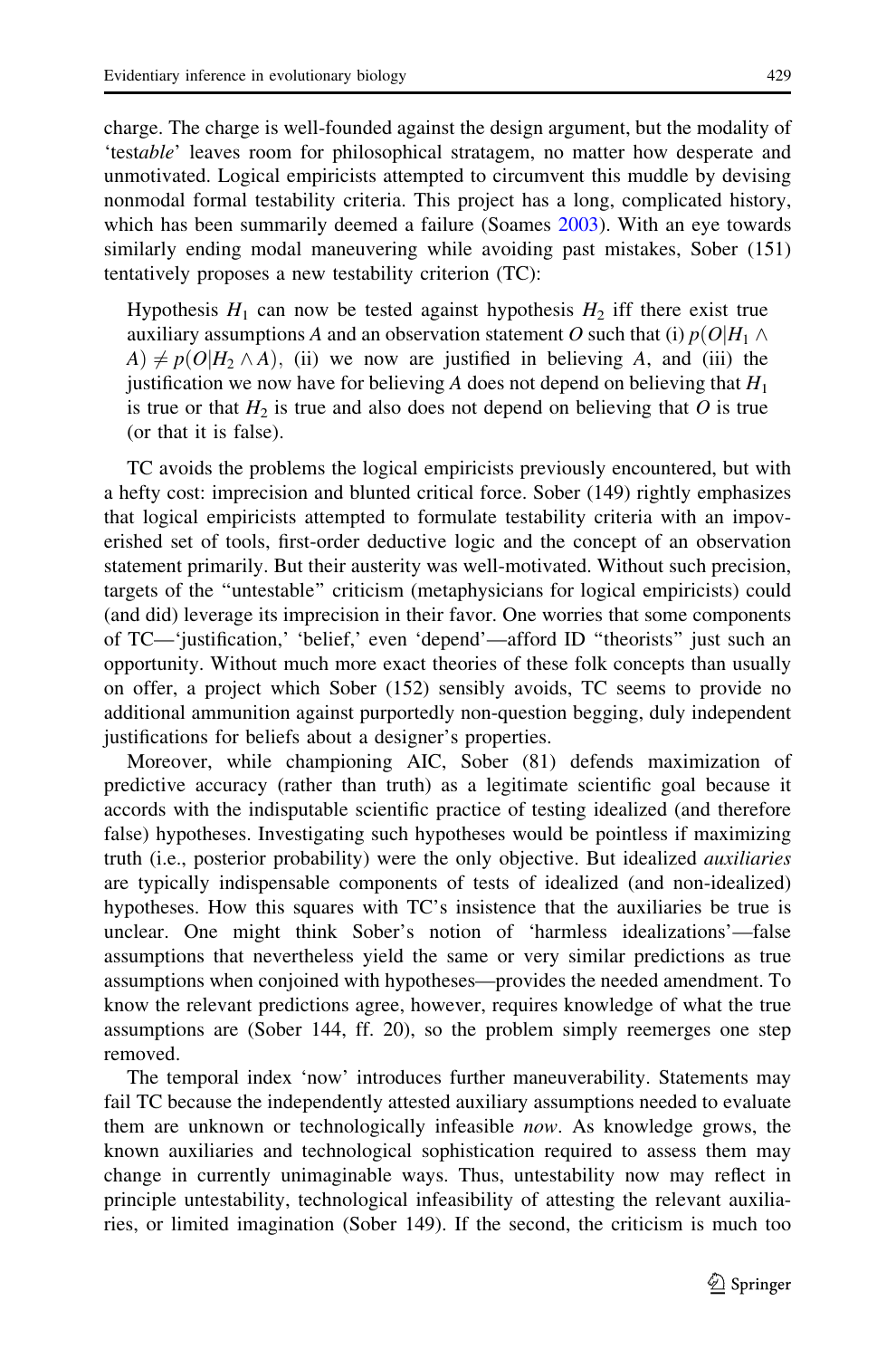weak. Various theories classified under the rubric 'string theory,' for example, are criticized for being currently technologically untestable (see Cartwright and Frigg [2007\)](#page-17-0), but ID's shortcomings are surely more serious, and not just technological. If the third, the normative upshot of failing TC is unclear: ID ''theorists'' can always query the imaginative powers or epistemic capabilities of their detractors rather then accept the deficiency of in principle untestability. Different ways of being untestable now therefore have different evaluative implications for theories. And although a proposition being untestable now does help undercut claims it is known to be true, only in principle untestability seems to provide the normativity desired; the logical empiricists focused on it accordingly. Their testability criteria were not temporally indexed. Instead, they attempted to formalize (recursively) the idea that only observation statements or statements independently shown to be testable can defensibly serve as auxiliaries to demonstrate statements are in principle testable. The formal clarity of the criteria helped critics find their shortcomings, but also ensured their potential bite against metaphysics. Existentially quantifying over time as Sober (153) suggests does yield a conception of in principle testability, but not one that removes this problematic imprecision and the philosophical opportunity to leverage it.<sup>3</sup> As such, TC seems to discard the normative baby with the formal bathwater.

The rest of the chapter's analysis is unassailable. Sober shows how contemporary ID arguments appealing to the obscurantist notion of ''irreducible complexity'' exemplify the same deficiencies as Paley's, as well as garble core features of evolutionary theory such as the distinction between modeling infinite and finite populations, the sometimes non-gradual nature of evolutionary change, and the possibility of function switching. Sober also considers other design argument formulations, which fare similarly. These include an inductive argument relying on a veiled, highly problematic analogy that simply ignores evolutionary theory's explanation for adaptive organismal traits; and another that postulates different degrees of designer involvement in producing adaptive traits, but which AIC shows seriously falters on predictive accuracy. Chapter 2 concludes with an optimistic prediction. Current science suggests humans will likely be capable of constructing complex organisms from nonliving materials in the foreseeable future. When this occurs, Sober believes Paley's argument—which infers a deity exists from the existence of such organisms—will appear as bankrupt as other deluded but often quaint theistic caprices in human cognitive development. One can hope.

#### Testing selection, inferring ancestry

Rather than merely assert adaptive traits are due to natural selection or that all life has a common ancestor, which would be as vacuous as many ID ''theories,'' biologists actually test evolutionary hypotheses. Chapters 3 and 4 consider

<sup>&</sup>lt;sup>3</sup> The resulting notion is also too narrow. Technological, imaginative, or even budgetary limitations could contingently preclude statements from being testable at any time, but this reflects vicissitudes of human priorities and cognition rather than epistemic deficiency of the statements.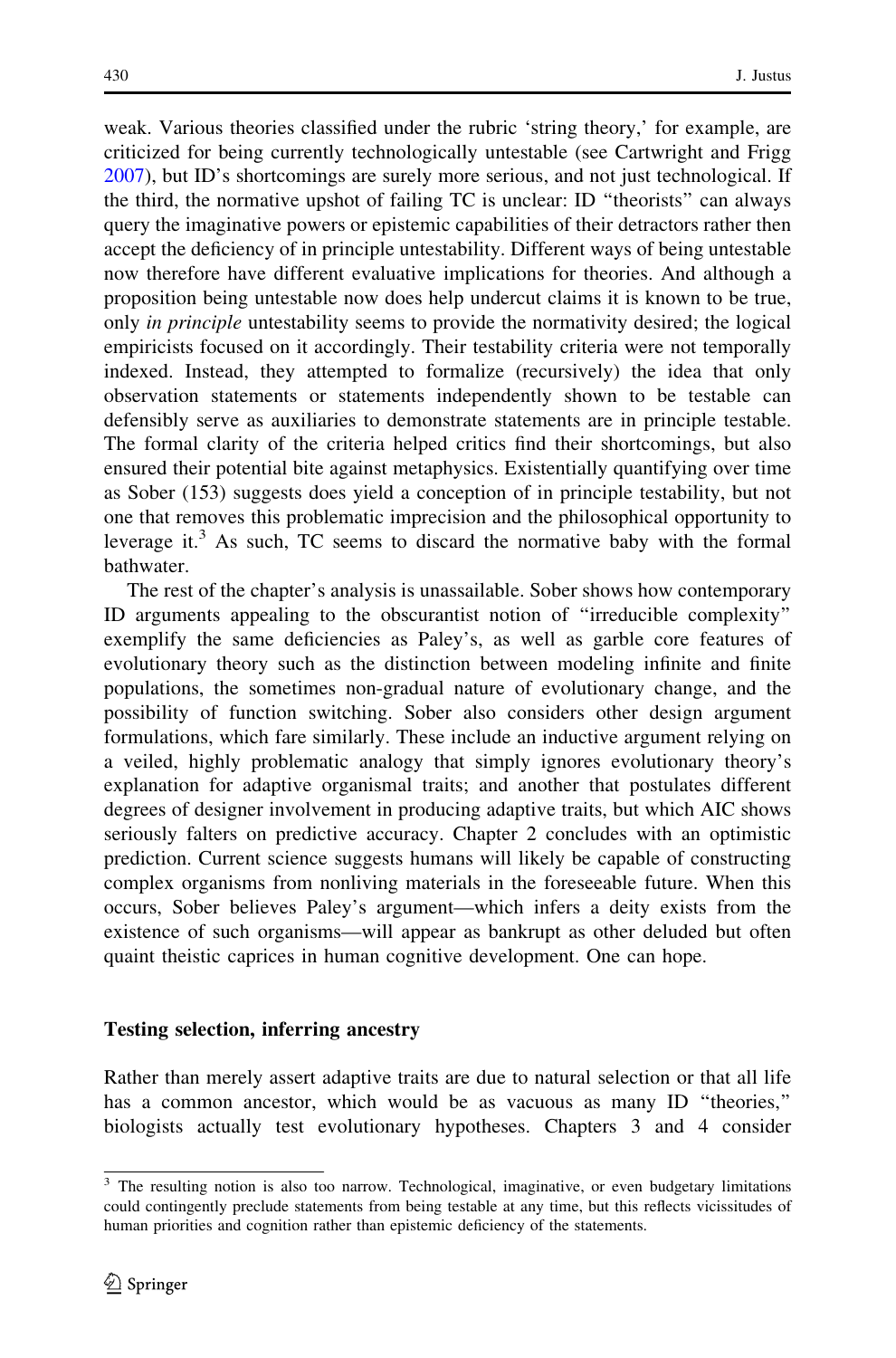methodological issues these tests raise. Like Chap. 1, comprehensive exposition is not the goal, even if considerable ground is covered. Instead, simple but well-chosen biological examples drive the analysis.

Chapter 3 begins with an example intended to illustrate that testing even simple, highly idealized evolutionary models is surprisingly complicated and information intensive. Recall the polar bear experiment described above. Suppose measurements of fur length in a (finite) bear population form a distribution (e.g., normal distribution) in the centimeter range, say, [0,100] with a 10 cm mean. Call this mean trait value  $P$  (for present value). Two potential explanations of the evolutionary origin of such a trait are often considered: that pure-drift or selection-plus-drift produced it. Selection-plus-drift corresponds to the adaptation hypothesis A from above. Both explanations include drift because drift must occur in finite populations. Other mechanisms of evolutionary change exist, of course, and later in the chapter Sober (§3.10) considers the performance of specific models of selection-plus-drift versus phylogenetic inertia (see also Orzack and Sober [2001](#page-18-0)). An interesting and challenging continuation of Sober's analysis would explore niche construction's performance against selection-plus-drift as an explanation of adaptive organismal traits (see Sterelny [2005\)](#page-18-0).

Biological drift and selection can be modeled in many ways. For the sake of illumination more than biological plausibility, Sober's focus is a very simple Brownian motion model of pure-drift. Call this model PD. PD claims 10 cm evolved as a random walk (e.g., Markov process) from some ancestral state, i.e., no length was favored in polar bear evolution because all lengths (excluding extremal cases) have identical fitness (see Hamilton [2009,](#page-17-0) Ch. 3). The specific model of selection-plus-drift Sober considers, call it SPD, claims the lengths are not equiprobable, in particular, that there is a fitness optimizing, probabilistic attractor fur length  $O$  responsible (at least partially) for  $P$ . To simplify the analysis, Sober assumes  $O$  is unchanging and unique; fitness decreases monotonically as fur length diverges from O; fur length fitnesses are frequency independent; and, he focuses strictly on *phenotypic* evolution (see Lande [1976\)](#page-18-0).

The different fitness claims predict different population dynamics. If the ancestral state was a normal distribution with mean A, Sober (197) states that PD predicts it will flatten over time *while retaining this mean* (approaching a flat line as  $t \to \infty$ ). In fact, the dynamics of even this simple model are more complicated. Sober (193) quite reasonably specifies that 0 and 100 cm are reflecting, rather than absorbing boundaries. This biologically realistic assumption stipulates that bears do not immediately expire or have their fur length permanently fixed if it reaches these lengths. Instead, unidirectional evolution away from these values towards 50 cm occurs. Although Sober is correct that PD predicts the population mean remains constant until individuals of the population reach the 0 and 100 cm boundaries, once they do the mean changes, evolving towards 50 cm as individual bears are reflected towards 50 cm (which is the mean when the distribution is a flat line at  $t = \infty$ ). The mean stays fixed as  $t \to \infty$  under PD only if  $A = 50$  cm (cf. Sober 198, Fig. 3.4). Under PD, 50 cm effectively functions like a probabilistic attractor for mean fur length once random walks take some bears' fur length to 0 or 100 cm.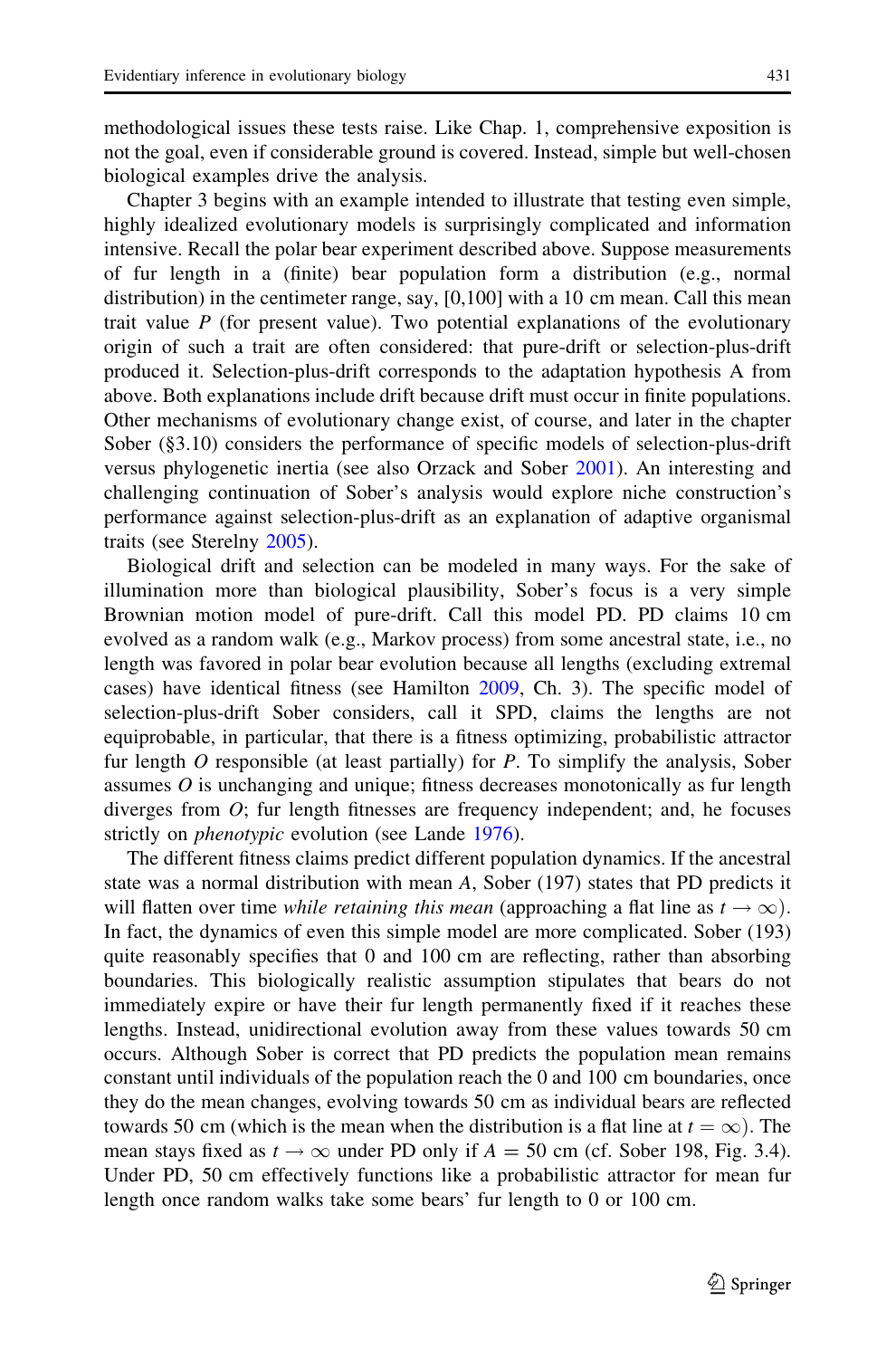SPD predicts a similar, but less severe flattening caused by drift and a mean shift towards O due to selection (and potentially drift, depending on the details previously described). As Sober (197) explains, differential fitness of fur length (selection intensity), its heritability, and the effective population size determine the predicted shift velocity. As selection intensity, heritability, and the time between A and P increases, predictive differences between PD and SPD increase. For fixed heritability, evolution time, and effective population size note that PD and SPD predictions only differ to the degree fur length fitnesses differ. For small fitness differences, the hypotheses may be empirically difficult to distinguish.

Results of the fur-modification experiment help identify  $O$  if it exists. If bears with fur lengths near some specific value hunt more efficiently, are more fertile, better rear young, etc., then that value optimizes fitness. This experimental methodology does not assume the present mean fur length is fitness optimal, or utilize assumptions that presuppose PD or SPD hold; Sober later argues (208–209) that parsimony assumptions in common phylogenetic inference methods bias for PD. Based on such results, Sober believes the likelihoods of PD and SPD can sometimes be ordered. In particular, if  $P$  is "close enough" to  $O$ , this favors SPD over PD. Although subsequent sections provide helpful details about how A and  $O$ are estimated (§§3.3–3.5), how ''closeness'' is assessed for continuous traits such as fur length is unfortunately never specified beyond that it depends on the biological details mentioned above. Sober offers some guidance about the desired notion by distinguishing four ways a population can evolve from the ancestral state A to its current state P (indicated by the arrow ' $\Rightarrow$ ' in cases [a]–[d]) in relation to the putative optimum  $O$ , and how they bear on PD and SPD. (from Sober 200, Fig. 3.6):

(a)  $A \Rightarrow P = O$ . Conclusion: SPD is more likely than PD.

The probability the mean fur length is *exactly* 10 cm is 0 on PD and SPD, so  $\dot{ }$ = here is approximate equality, not precise identity (Sober 192, ff. 4). Although the intended notion of '=' is not stated explicitly, presumably Sober thinks  $P = O$  holds only if they are ''close enough'' in the sense indicated above. To avoid confusion, let  $'$ =\*' designate the intended notion.

(b)  $P \Leftarrow A$  O. Conclusion: additional information required.

The population began in A and evolved away from the putative optimum O.

(c)  $A \Rightarrow O \Rightarrow P$ . Conclusion: additional information required.

The population evolved *through O* (the second arrow indicates that the population overshoots  $O$ , not that  $O$  itself changes).

(d)  $A \Rightarrow P$  O. Conclusion: additional information required.

The population has evolved towards O.

Sober claims (a) establishes SPD is more likely than PD but that (b)–(d) are inconclusive without more information. The presentation of (a), however, is ambiguous. The issue is whether  $A$ , and that  $P$  has diverged from it, are known. The left side of (a) in Fig. 3.6  $(A \Rightarrow P)$  seems to indicate that yes A is known, but the textual discussion is not as unequivocal. Sober mentions that arrows point from A to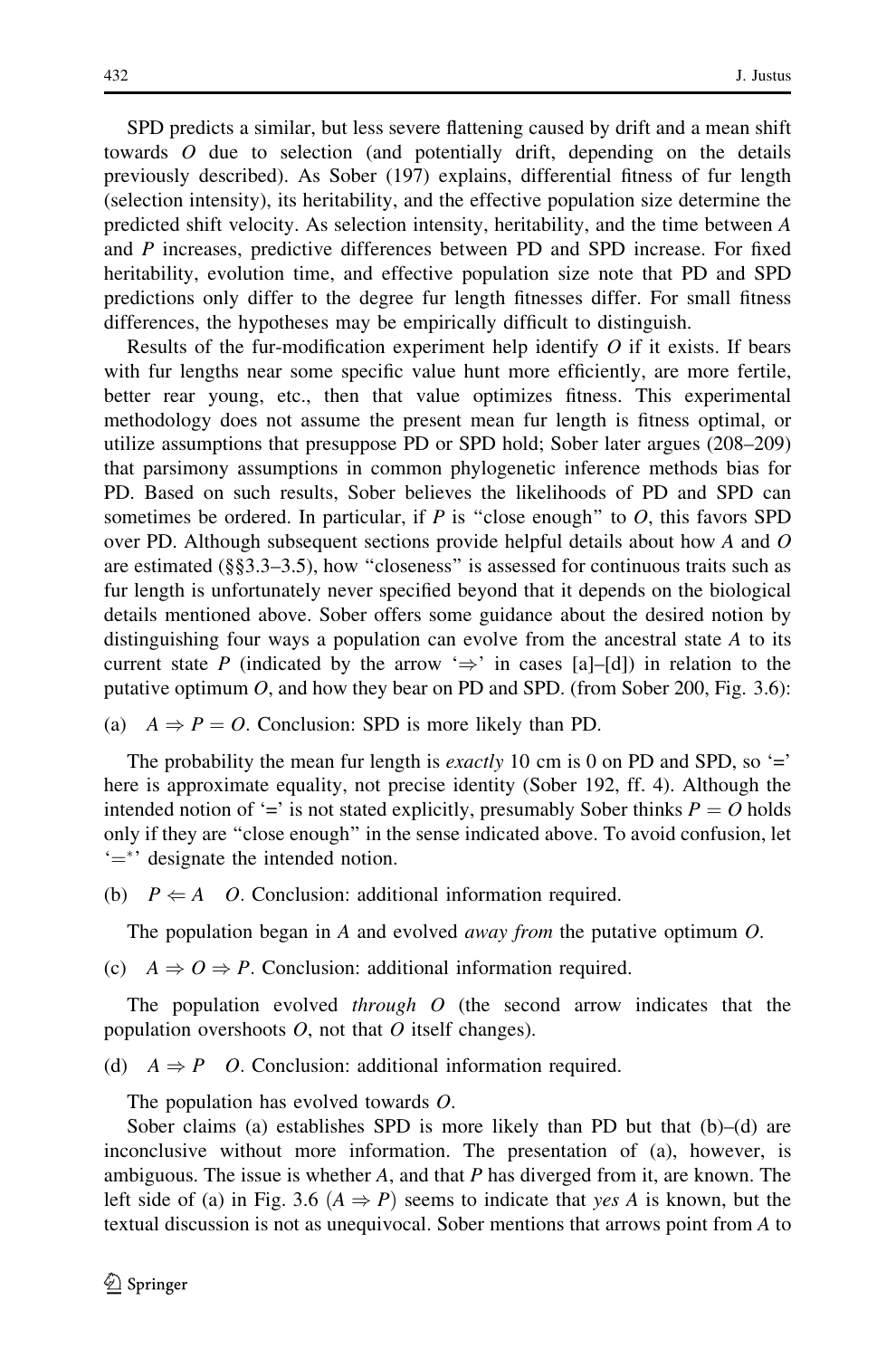P in each of (a)–(d) before analyzing them, but then only cites  $P = ^* O$  when discussing what inferences (a) licenses (see Sober 200, second paragraph). An earlier publication also supports a *no* answer, that  $A$  is unknown. After similarly construing (a) and then stating that  $(b)$ –(d) require additional information because  $P \neq^* O$ , Sober [\(2005](#page-18-0), 135) clarifies that "If we can discover what the lineage's initial state  $[A]$  was, and this implies that (b) the population evolved *away* from the putative optimum, we're done–PD has the higher likelihood.'' But this implies (a) does not include knowledge about A. Sober  $(2005, Fig. 4)$  $(2005, Fig. 4)$  also glosses (a) as a 'yes' answer to the question: "Are  $P$  and  $O$  identical?" Thus, on the *no*-interpretation, Sober believes  $P =^* O$  alone (rather than  $A \Rightarrow P =^* O$ ) shows SPD is more likely than PD.

The interpretation matters. On the seemingly more accurate no-interpretation that A is unknown, the inference from (a) to SPD is mistaken for cases in which  $P$  is close enough to the putative O to warrant  $P =^* O$  but where  $P =^* 10$ cm is merely the byproduct of nonselective evolutionary drift from  $A =$ <sup>\*</sup> 10cm. In such cases,  $P =^* O$  masks the fact that  $A =^* P$  and PD holds. With knowledge that  $A \Rightarrow P$  and hence that  $A \neq^* P$  on the yes-interpretation where A is known, the second interpretation presumably precludes these cases. But the inference also fails on the yes-interpretation when the evolution toward  $O$  is merely due to drift towards 50 cm, as explained above. If  $O = 50$  cm for instance, population evolution towards  $\hat{O}$  is consistent with both PD and SPD without further information. Thus, on both interpretations any inference (a) licenses depends on additional biological details besides that  $A \Rightarrow P =^* O$  and is not reliable without them.

These clarifications reveal further difficulties with Sober's assessment that (a) is conclusive but  $(b)$ – $(d)$  are inconclusive regarding PD versus SPD. Take  $(b)$ . As Sober (201) recognizes, this case *seems* to support PD over SPD. If the hypothesized O must be probabilistically attractive and a population evolves away rather than towards it, this seems to establish  $O$  does not exist. Although Sober ([2005\)](#page-18-0) endorses this view (see above quote), Sober (201) now says it is ''not always true,'' and he cites an example where  $A = 10.1$ ,  $O = 10.2$ , and  $P = 10$ :

[Suppose] the population has been evolving for a very long time. The lineage has evolved away from  $O$ , but it's still close. If there is only weak selection pushing the population towards 10.2 cm, it isn't surprising that it exhibits a trait value of 10 cm. On the other hand, if the PD hypothesis is true and the population evolves for a long time, the observed trait value of  $P = 10$  cm is far less probable.

As the time between A and P increases, the disparity between what PD and SPD predict increases, but this may be insufficient to distinguish the hypotheses empirically if selective intensity is especially weak. For this reason, Sober says further details are needed to infer from (b) that PD is more likely than SPD. Agreed, but it seems (a) shares this shortcoming. Putting aside that both PD and SPD can explain a population's divergence from A in (a), knowledge that  $A \Rightarrow P$  and hence that  $A \neq^* P$  is necessary (but not sufficient) to infer that (a) favors SPD over PD. But just as the shift from  $A = 10.1$  to  $P = 10$  and away from  $Q = 10.2$  in (b) is misleading because P and A are "still close," it seems gauging  $A \Rightarrow P$  in (a) raises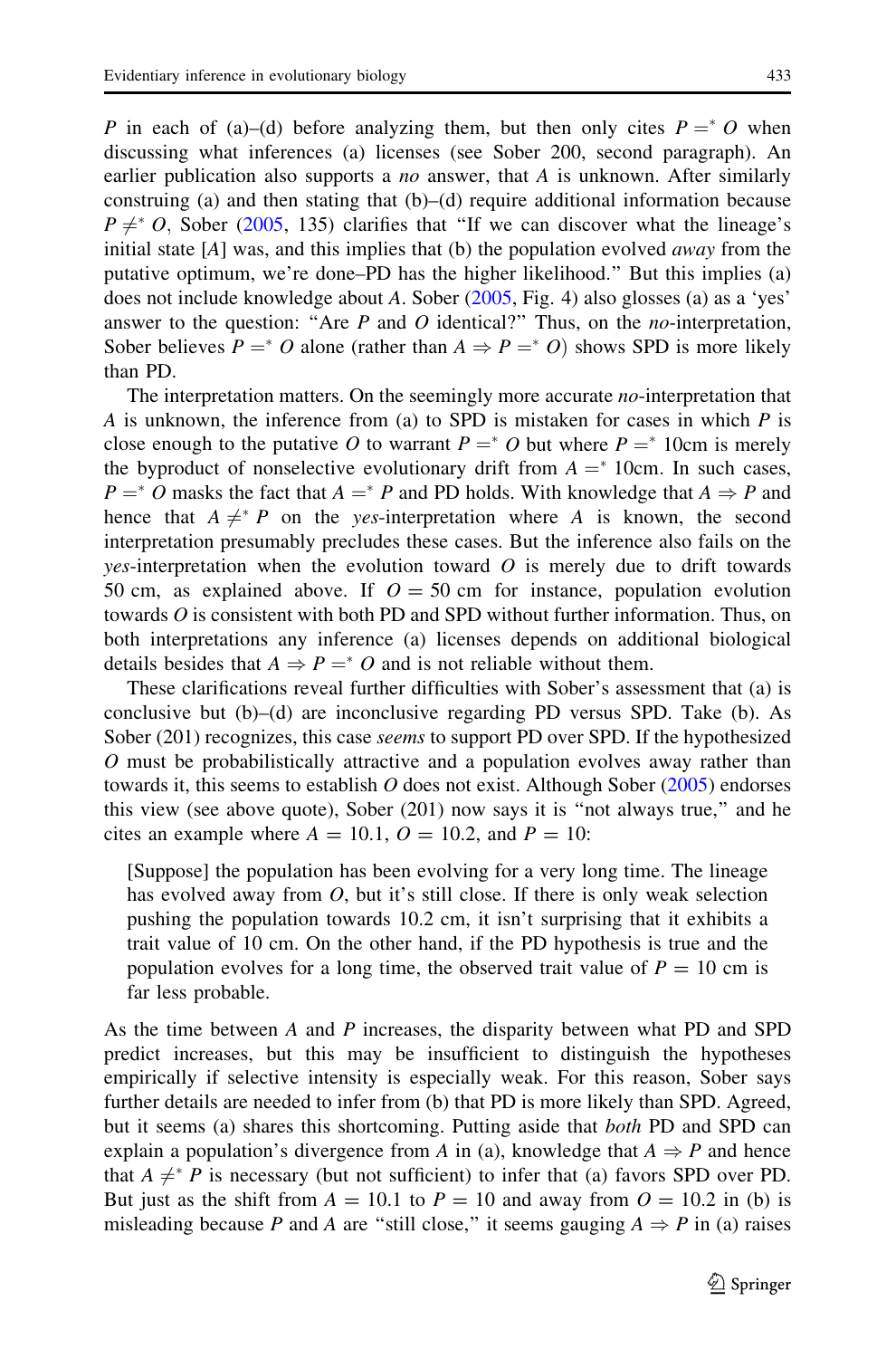precisely the same worry. Without information on section intensity and evolution time, perhaps A and P are "still close" such that  $P = \{0\}$  is inferentially unreliable, just as  $A \Rightarrow P$  is misleading in Sober's specific (b) counterexample. Similar considerations hold for case (c) since it postulates the same evolution away from O at issue. In general, (b) and (c) seem to require no more or less biological details than (a) to license inferences about PD and SPD.

Part of what muddies Sober's analysis is lack of clarity about how A, O, and P are demarcated. Sober's discussion of population distributions, their means and shape, and how PD predicts they ''squash'' over time whereas SPD predicts less severe squashing and shifting towards  $O$ , suggests that standard statistical tests such as ANOVA would determine whether  $A$ ,  $O$ , and  $P$  are sufficiently distinct or similar enough to warrant ' $\equiv$ ". Sober [\(2005](#page-18-0), 136) suggests precisely this, but it is absent from the book, perhaps because such tests of mean differences are typically frequentist, so Sober's previous criticisms would apply. Absent an alternative, assume this demarcation method. Now suppose  $A = 11$ ,  $O = 10$ , and  $P = 10.1$ . Population size and the shape of the relevant distributions determine whether O and  $P$  (and  $\overline{A}$ ) are statistically significantly different, and thus whether these values correspond to (a) or (d). Selection intensity, assuming it exists, affects distribution shape. In particular, weak selection and small population size may produce distributions quite similar to those PD predicts, whereas strong selection and large population size may produce very different distributions. Given values for A, O, and P, determining which case  $[(a)-(d)]$  is represented therefore depends on further biological details, population size and selective intensity (and statistical assumptions) at least. Thus, even if (a) were inferentially privileged, to know it and not other cases are applicable requires the same biological details Sober pinpoints as the shortcoming of inferences based on (b)–(d) alone.

Besides these difficulties, there is an unresolved puzzle about this approach to evaluating PD and SPD. These hypotheses are about evolutionary history. The historical focus poses additional inferential challenges unaddressed by the distinctions between (a) and (d). As Sober carefully explains with examples drawn from evolutionary biology, present data on fur length optimality may mislead about past evolutionary forces responsible for current trait values (§3.3). For example, the environment could have changed and  $O$  with it. Moreover, populations have many evolutionary ancestors. If their ancestral mean fur lengths or past optimal fur lengths differed, then PD and SPD must be evaluated for each one. Apart from the problems confronting inferences based on  $(a)$ – $(d)$ , Sober emphasizes that these complications reveal limitations about what inferences the polar bear experiment justifies. But assume for the sake of argument that these complications are unproblematic; perhaps good climatic and paleontological data shows that present observations provide foolproof information about past trait fitnesses. Suppose the experiment is then performed and fitness differences are found. Ex hypothesi these differences correspond to past fitness differences. But given this, a conclusion seems to follow immediately *regardless* of the different relationships between  $A$ ,  $O$ , and  $P$  described in (a)–(d): SPD is more likely than PD because PD is incompatible with any fur length fitness differences. That is, once the existence of fitness differences is established (i.e., an  $O$  is found), it seems we are done. Since distinguishing between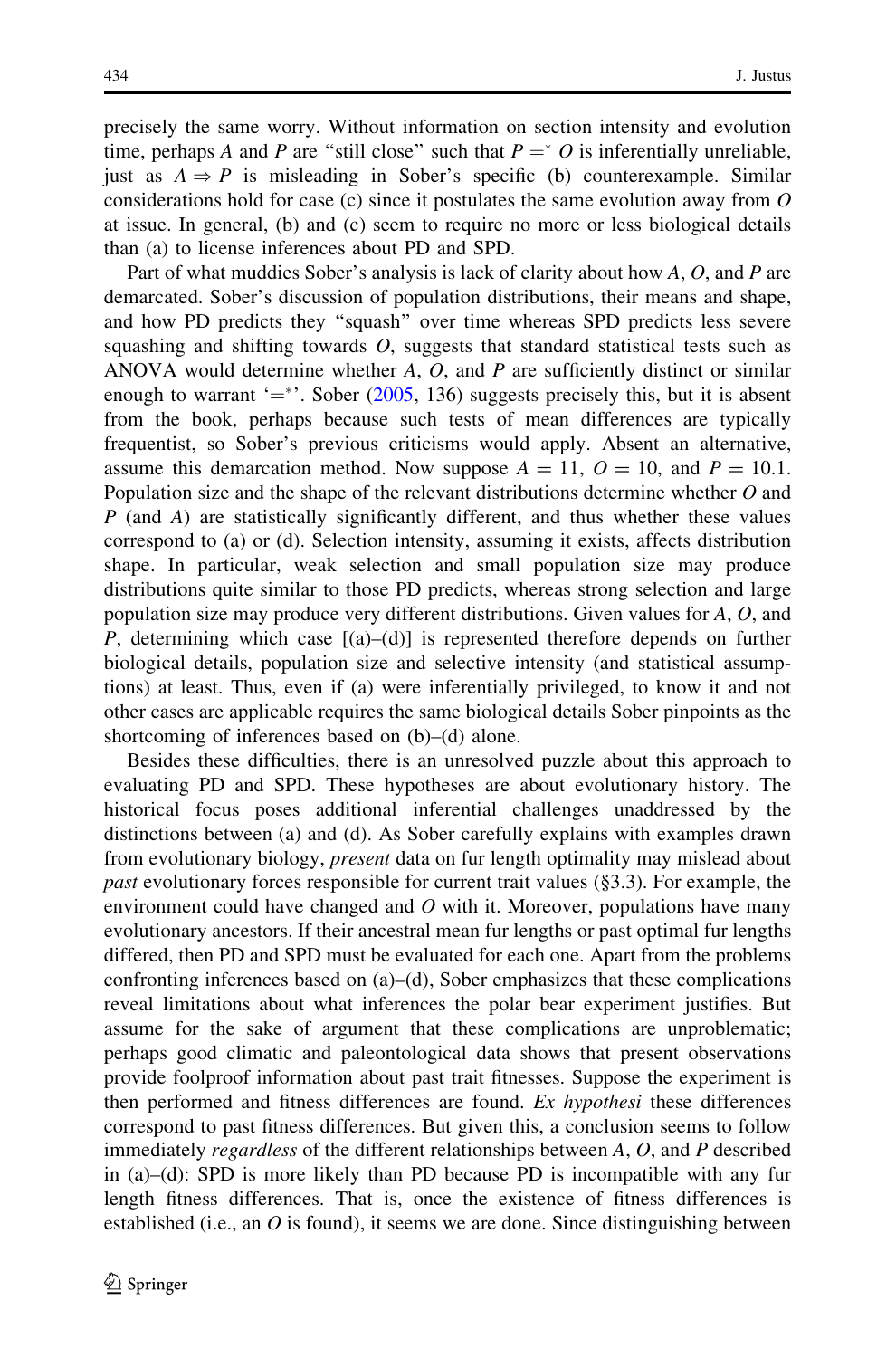(a) and (d) provides no information about the relationship between past and present evolutionary forces—as suitable climatic or paleontological data does—the distinctions therefore seem superfluous to the issue of whether SPD or PD is more likely given that simply determining whether an  $O$  exists suffices. Although distinguishing (a)–(d) was intended to illuminate when SPD is more likely than PD or vice versa, the distinctions are in fact irrelevant to this issue. Instead, the research focus should be acquiring the relevant climatic and paleontological data. Note that establishing fitness differences affects the likelihoods of PD and SPD but does not presuppose either hypothesis. It thereby satisfies Sober's emphasis that assumptions used to test PD versus SPD must be independently *justified* (see Sober 145, 202-203). Sober sometimes characterizes the independence required as probabilistic independence (e.g., final paragraph of §3.10). Much of the analysis throughout the book would prove problematic with this sense of independence.

These difficulties are isolated to the initial sections of Chap. 3. After analyzing several more specific evolutionary models in later sections—e.g., when fitness declines nonmontonically with divergence from O or when traits are dichotomous rather than continuous—Sober considers a different method for testing PD and SPD common in evolutionary biology. It focuses on whether correlations between environmental factors and phenotypic traits across species, such as fur length and ambient temperature, favor SPD over PD (see also Millstein [2008](#page-18-0)). This circumvents many of the problems raised above by changing the explanandum. In particular, the method does not require information about A. SPD seems to predict such correlations if fur length influences fitness relative to ambient temperature, and would thus be favored over PD if they were found. Sober describes the biological details required to make this intuitive reasoning rigorous. Following an interesting detour about Reichenbach's principle of common cause (§3.8, reutilized in Chap. 4, §4.4), Chap. 3 concludes by arguing AIC offers a better methodology than Bayesianism, likelihoodism, or Neyman-Pearson frequentism for testing SPD versus PD about molecular evolution, and selection versus phylogenetic inertia (Wilson [1975;](#page-18-0) Orzack and Sober [2001\)](#page-18-0) as competing accounts of phenotypic traits.

Chapter 4 considers when similarity across organisms provides evidence of common ancestry and, in general, a last universal common ancestor. Unsurprisingly, this inference's soundness depends on numerous biological details: how traits are individuated, measured (e.g., dichotomous, discrete, or continuous), and their similarity assessed; how exactly organisms reproduce; what evolutionary forces likely shaped the lineages being analyzed; degree of lateral gene transfer; whether traits influence speciation probabilities, etc. Despite this complexity, Sober shows that different types of similarities rank differently in evidentiary significance for a range of cases. Specifically, deleterious trait similarities provide stronger evidence of common ancestry than neutral traits, which provide stronger evidence than adaptive similarities. This analysis, and Sober's explanation of how AIC helps evaluate competing phylogenetic trees later in the chapter, is particularly insightful and compelling. It skillfully utilizes examples from evolutionary biology to reveal what details are needed to infer evolutionary relationships, and why. As in Chaps. 2–3, actual scientific methodology illustrates and helps support the view of evidentiary inference developed in Chap. 1.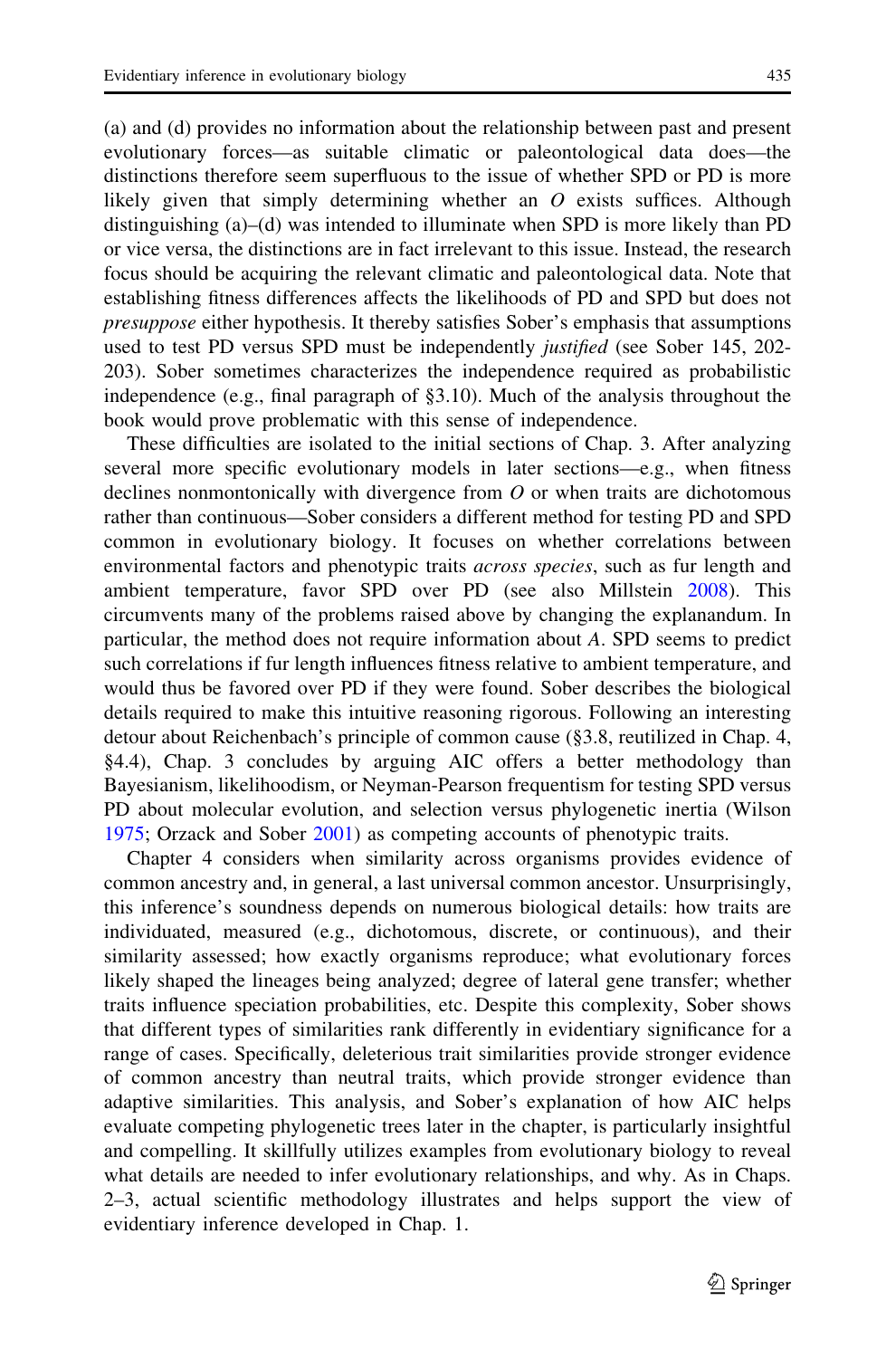## <span id="page-17-0"></span>Conclusion

Evidence and Evolution is a wide-ranging, technically sophisticated, and careful exploration of the philosophically rich intersection of formal epistemology and philosophy of biology. Since the work's cogency is obvious to anyone who reads the book carefully, this review has tried to focus on potential difficulties. Such difficulties are usually easy to find in philosophy. They were not in this case. Sober's new book is highly recommended.

Acknowledgments Thanks to Mark Colyvan, Jenann Ismael, Adam LaCaze, Katie Steele, and especially Aidan Lyon and Elliott Sober for helpful feedback. Reading group discussions at the University of Sydney and Florida State University were also beneficial. I am grateful to the Australian Commonwealth Environment Research Facilities Research Hub: Applied Environmental Decision Analysis and the Sydney Centre for the Foundations of Science for research support.

# References

- Akaike H (1973) Information theory as an extension of the maximum likelihood principle. In: Petrov B, Csaki F (eds) Second international symposium on information theory. Akademiai Kiado, Budapest, pp 267–281
- Atrash H, Friede A, Hogue C (1987) Abdominal pregnancy in the United States: frequency and maternal mortality. Obstet Gynecol 69:333–337
- Baird C (1983) The Fisher/Pearson chi-squared controversy: a turning point for inductive inference. Br J Philos Sci 34:105–118
- Boik R (2004) Commentary. In: Taper M, Lele S (eds) The nature of scientific evidence. University of Chicago Press, Chicago, pp 167–180
- Burham KP, Anderson DR (2002) Model selection and multimodal inference: a practical informationtheoretic approach. Springer, New York
- Cartwright N, Frigg R (2007) String theory under scrutiny. Phys World 3:14–15
- Colyvan M (1999) Contrastive empiricism and indispensability. Erkenntnis 51:323–332
- Coyne J (2009) Why evolution is true. Viking Adult, New York
- Dowe DL, Gardner S, Oppy G (2007) Bayes not bust! Why simplicity is no problem for Bayesians. Br J Philos Sci 58:709–754
- Ellison AM (2004) Bayesian inference in ecology. Ecol Lett 7:509–520
- Fitelson B (2007) Likelihoodism, Bayesianism, and relational confirmation. Synthese 156:473–489
- Forster M (2000) Key concepts in model selection: performance and generalizability. J Math Psychol 44:205–231
- Forster M, Sober E (1994) How to tell when simpler, more unified, or less ad hoc theories will provide more accurate predictions. Br J Philos Sci 45:1–35
- Forster M, Sober E (forthcoming) AIC scores as evidence—a Bayesian interpretation. In: Forster M, Bandyopadhyay P (eds) The philosophy of statistics. Kluwer, Dordrecht
- Good I (1983) 46656 Varieties of Bayesianism. In: Good thinking: the foundations of probability and its applications. University of Minnesota Press, Minnesota
- Gould S (1980) The panda's thumb. Norton, New York

Hamilton M (2009) Population genetics. Wiley-Blackwell, New York

Hellman G (1999) Some ins and outs of indispensability: a model-structuralist approach. In: Cantini A, Casari E, Minari P (eds) Logic and foundations of mathematics. Kluwer, Dordrecht, pp 25–39

Howson C, Urbach P (1993) Statistical reasoning: a Bayesian approach. Open Court, Peru

Jeffrey R (1983) The logic of decision, 2nd edn. University of Chicago Press, Chicago

- Kelcher SA, Thomas MA (2007) Model use in phylogenetics: nine key questions. Trends Ecol Evol 22:87–94
- Kieseppä IA (2001) Statistical model selection criteria and the philosophical problem of underdetermination. Br J Philos Sci 52:761–794